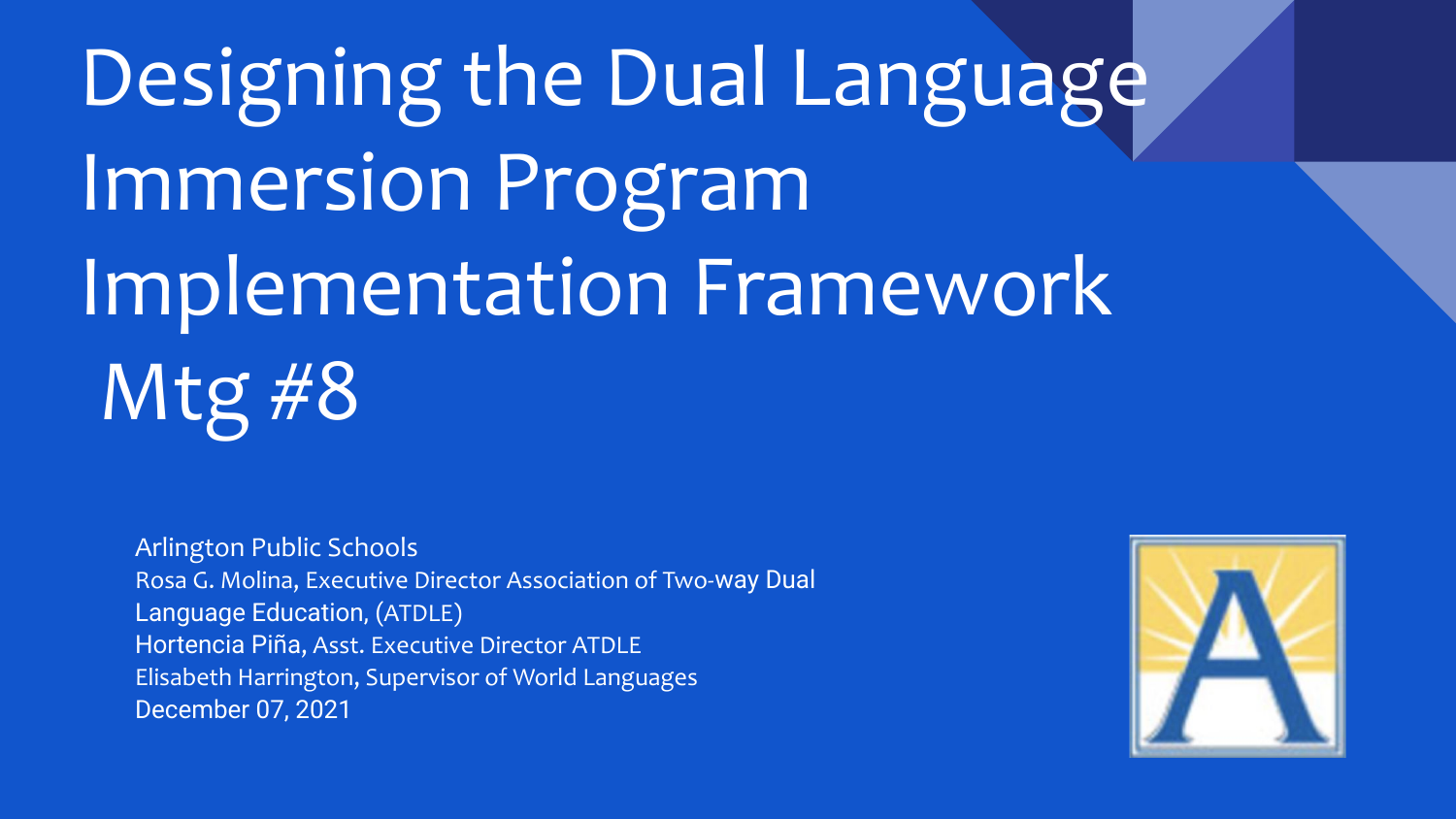### Housekeeping

Para interpretación simultánea en español:

- Apague el audio en el Teams
- Marque: 1-646-307-1479
- Después, marque el ID de la conferencia: 8915541472

For simultaneous interpretation in Spanish:

- **Turn off audio on Teams**
- Dial: 1-646-307-1479
- Then enter Conference ID: 8915541472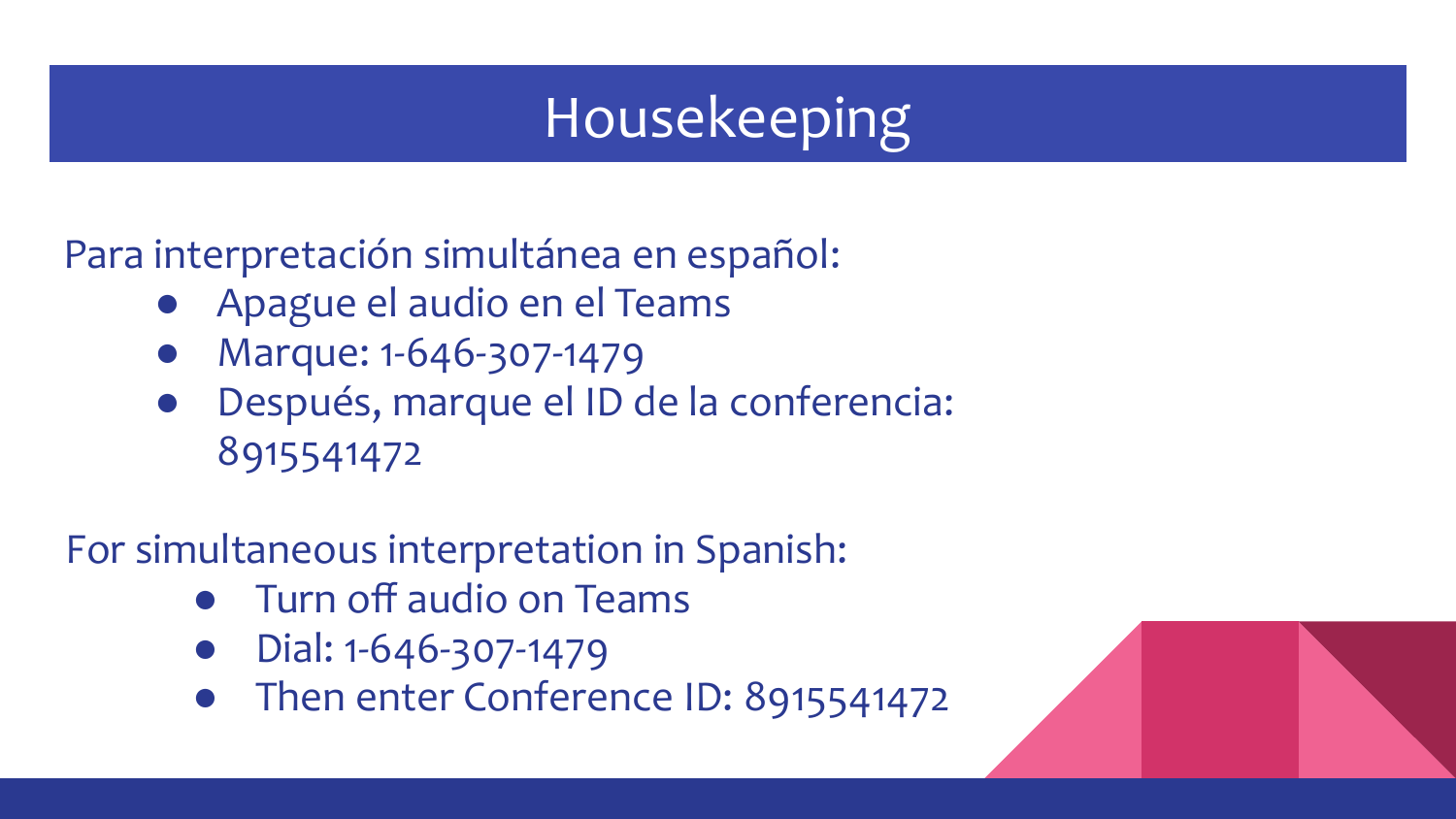#### Outcomes for Today's Meeting

- Share updates from meeting with Superintendent Durán and his Cabinet
- Discuss Task Force survey of options:
	- Define recommended K-12 Pathway,
	- Continuation in the program and
	- Program size
- Review [chapters of the DLI Program Framework](https://docs.google.com/document/d/1hmVUI3g2DKjPMBTMKnJ73041fUSFWXGx/edit?usp=sharing&ouid=104117142333306215553&rtpof=true&sd=true)
- Share next steps on some of the recommendations IPP, WLAC--Sub committee
- Next steps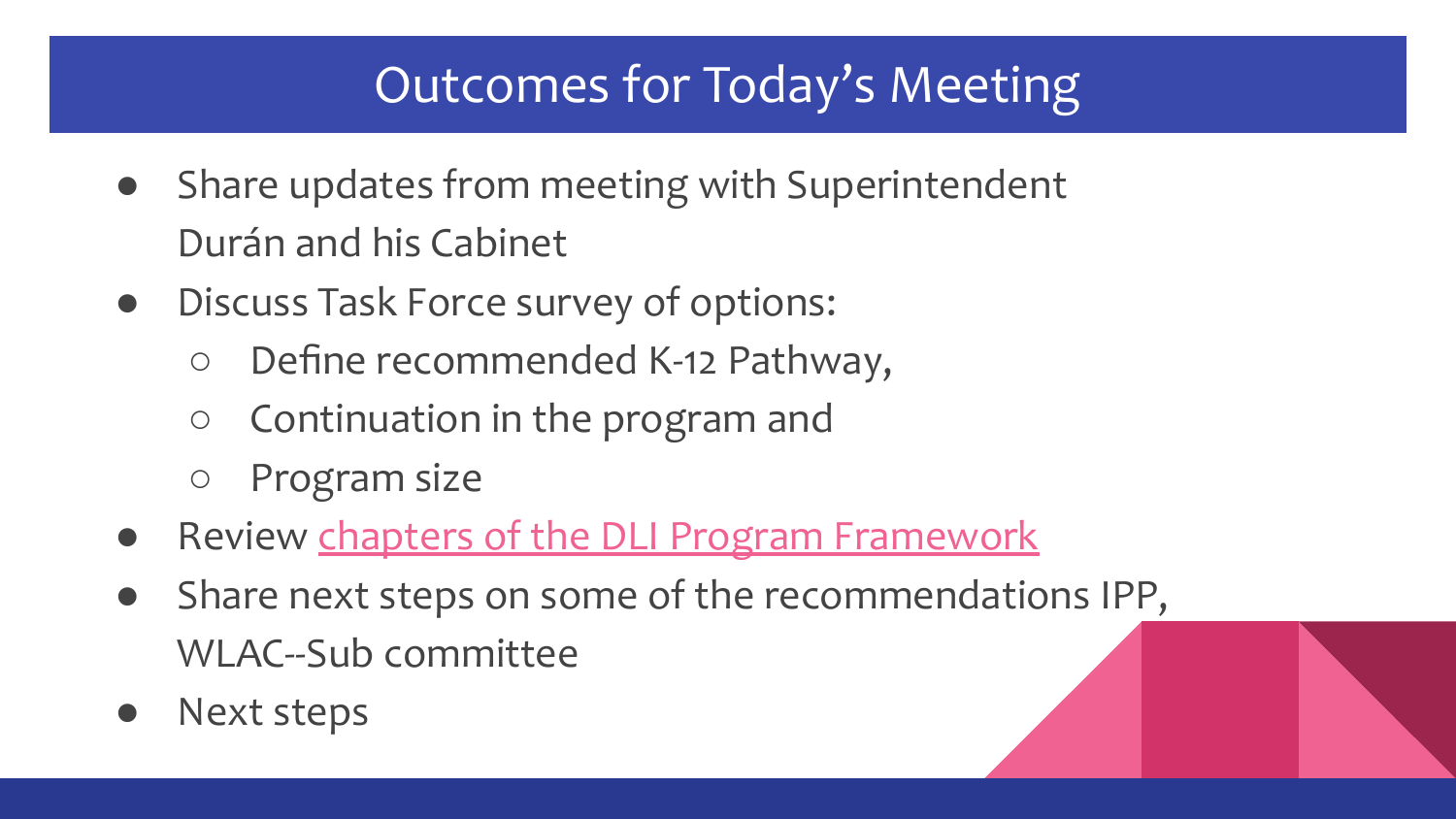#### T**he Task Force's Responsibility**

The framework outlines the work that must take place in the next two-three years. By completing the task force framework, APS staff will work through the details of this work: schedules, specific coursework, inclusion policies, parent engagement strategies, etc.

As components of these recommendations move into operational planning, stakeholders will be kept informed and a DLI Subcommittee to the WLAC may be formed to support the implementation of this framework PreK-12

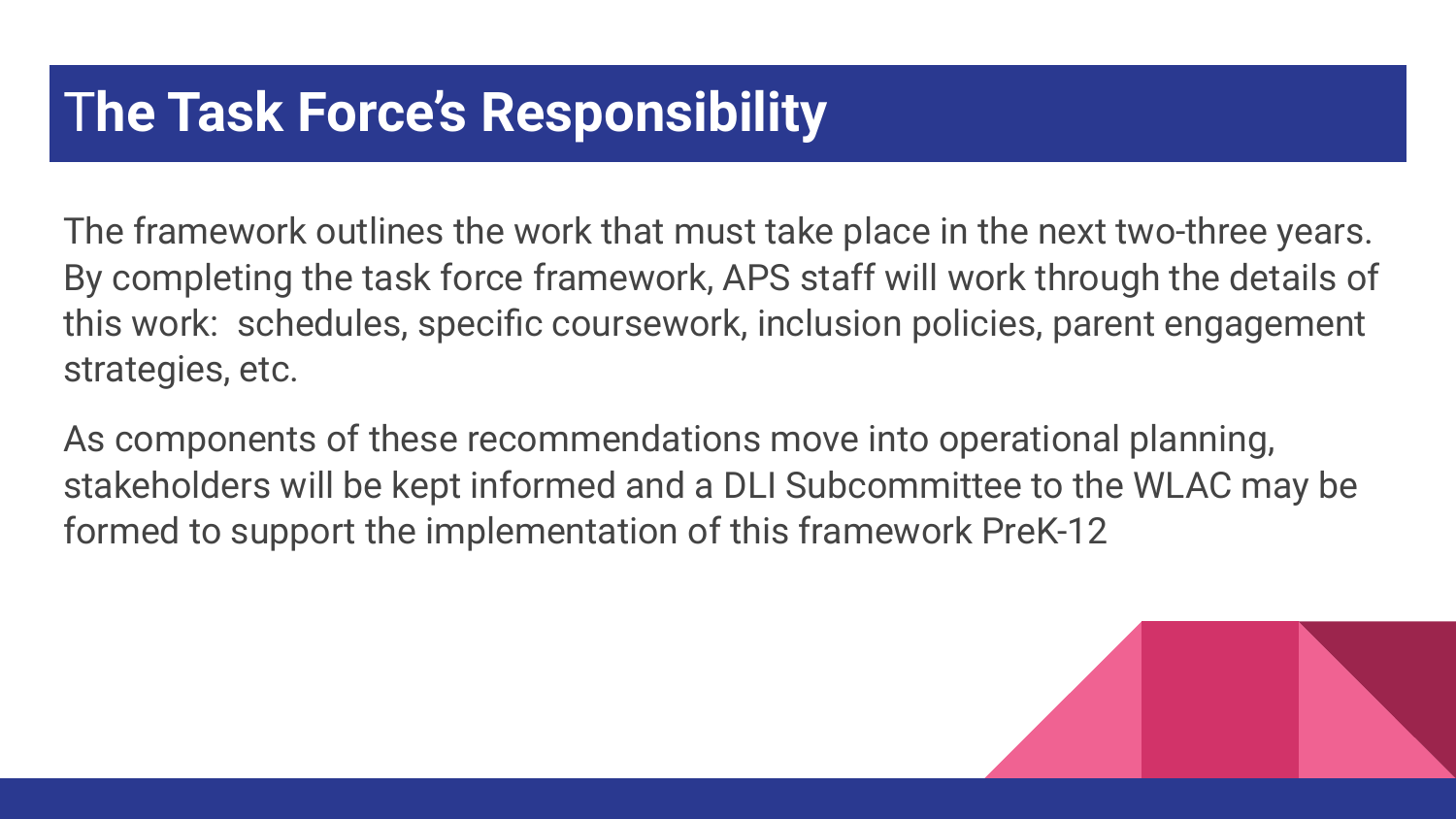# The DLI Task Force's Work has been completed

### We cannot unknow what we know…

We ask that you take this information forward as part of this process keeping the students in the forefront of this work. The task force has worked for months to determine the direction for the future of DLI in APS. You were invited as a stakeholder and have been heard in this work.

The recommendations made by this group will be taken forward and we ask that you support the critical components having had national research, program data and information shared with you.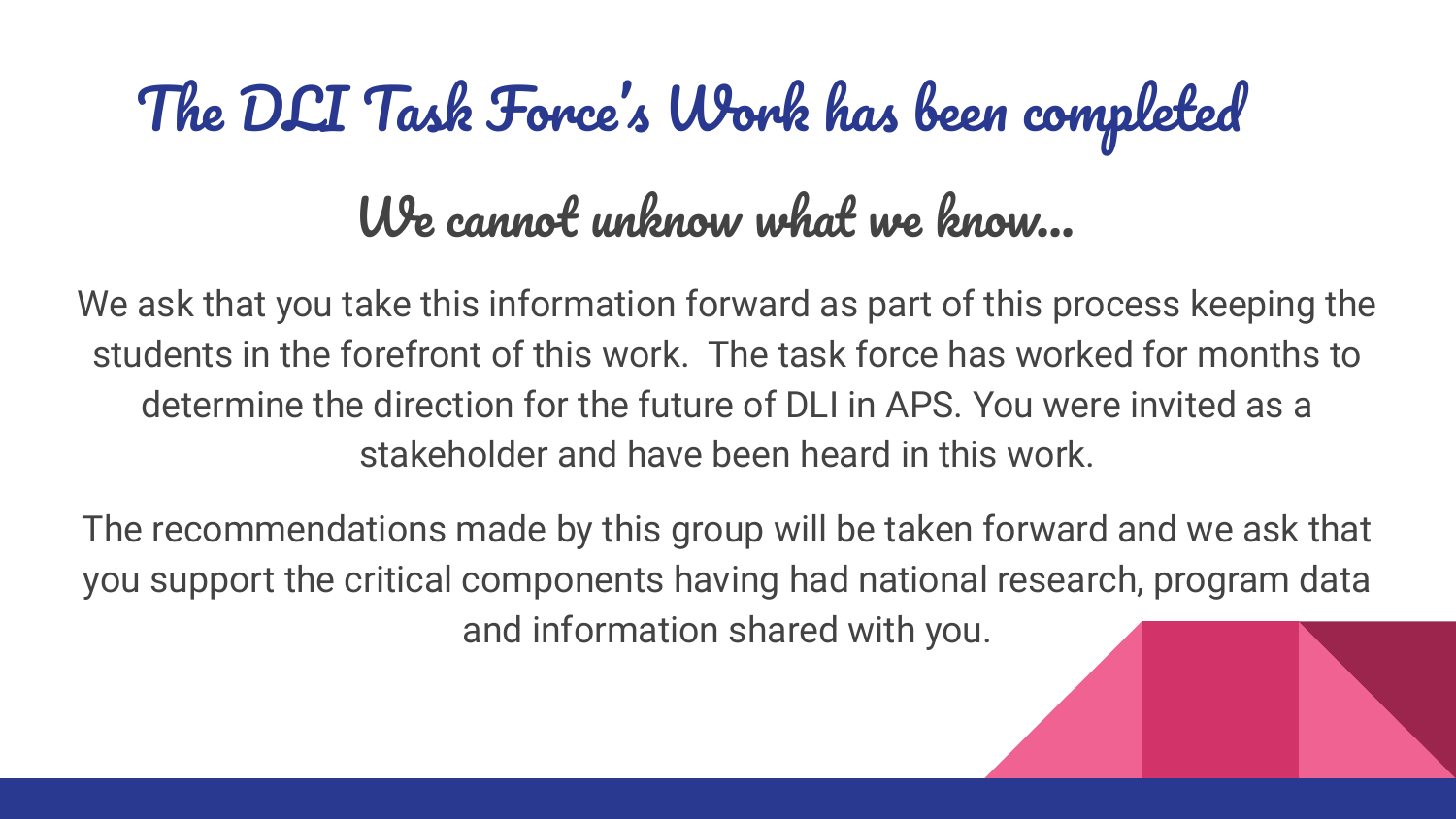PreK-12 DLI Pathways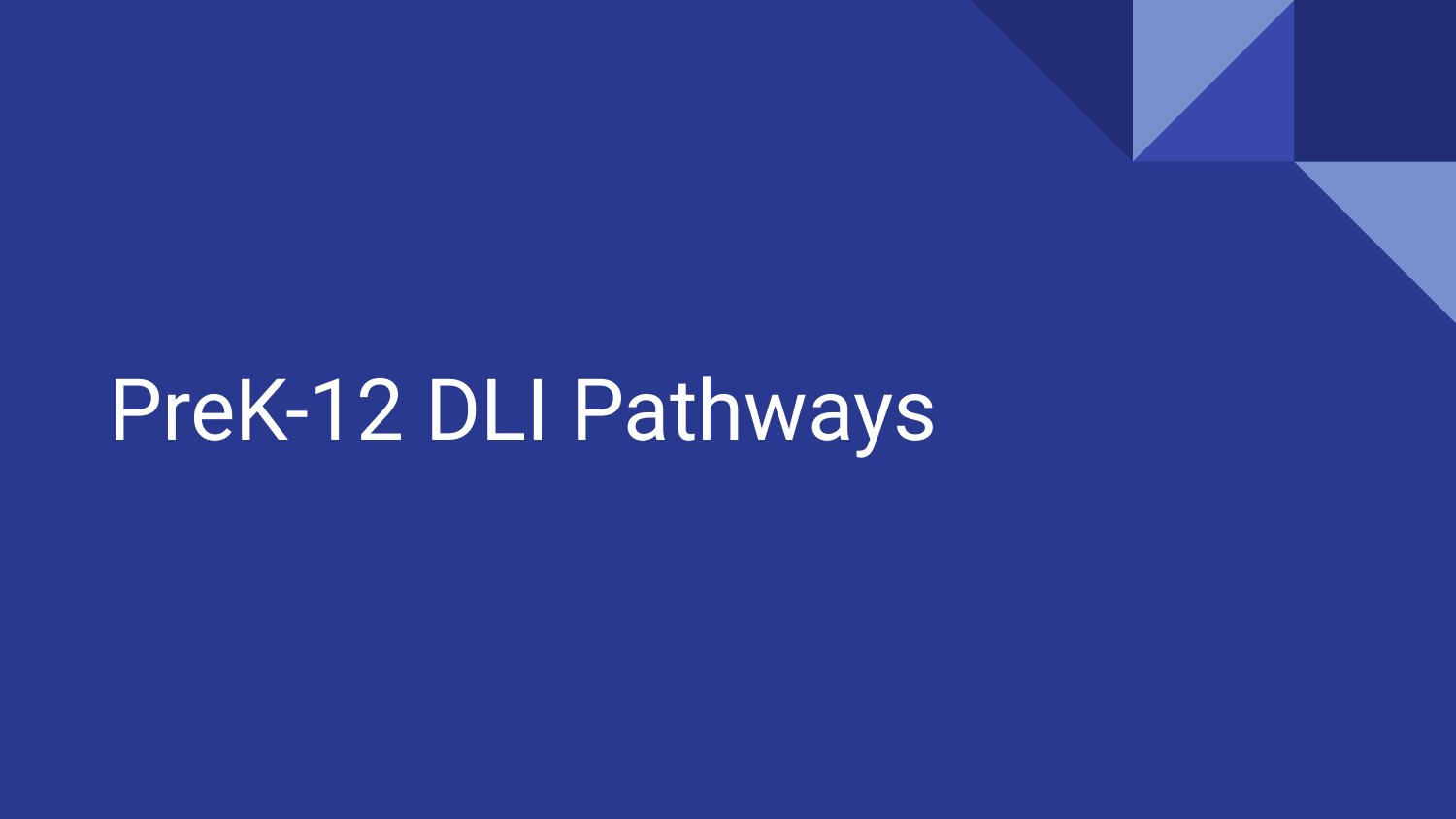## Data that shows which neighborhood schools DLI students are attending instead of going to Gunston

Table: Analysis of 5th graders at Claremont & Key in 2020-21 and current school of attendance in 2021-22 (As of Sept. 27, 2021)

| Count of School of Attendance (2021-22) |                |      |            |                  |                |                |            |              |                          |     |
|-----------------------------------------|----------------|------|------------|------------------|----------------|----------------|------------|--------------|--------------------------|-----|
|                                         | <b>Gunston</b> | Hamm | <b>HBW</b> | <b>Jefferson</b> | <b>Kenmore</b> | <b>Swanson</b> | <b>VLP</b> | Williamsburg | Withdrew APS Grand Total |     |
| Claremont                               | 58             |      | 3          | 5                | 9              |                |            |              |                          | 81  |
| Escuela Key                             | 50             | 9    | 4          | 11               | 3              | ◠              |            |              |                          | 92  |
| <b>Grand Total</b>                      | 108            | 9    |            | 16               | 12             | 2              | 2          |              | 16                       | 173 |
|                                         |                |      |            |                  |                |                |            |              |                          |     |
|                                         | Gunston        | Hamm | <b>HBW</b> | Jefferson        | Kenmore        | Swanson        | <b>VLP</b> | Williamsburg | <b>Withdrew APS</b>      |     |
| Claremont                               | 72%            | 0%   | 4%         | 6%               | 11%            | 0%             | 1%         | 0%           | 6%                       |     |
| Escuela Key                             | 54%            | 10%  | 4%         | 12%              | 3%             | 2%             | $1\%$      | $1\%$        | 12%                      |     |
| <b>Grand Total</b>                      | 62%            | 5%   | 4%         | 9%               | 7%             | 1%             | 1%         | 1%           | 9%                       |     |
|                                         |                |      |            |                  |                |                |            |              |                          |     |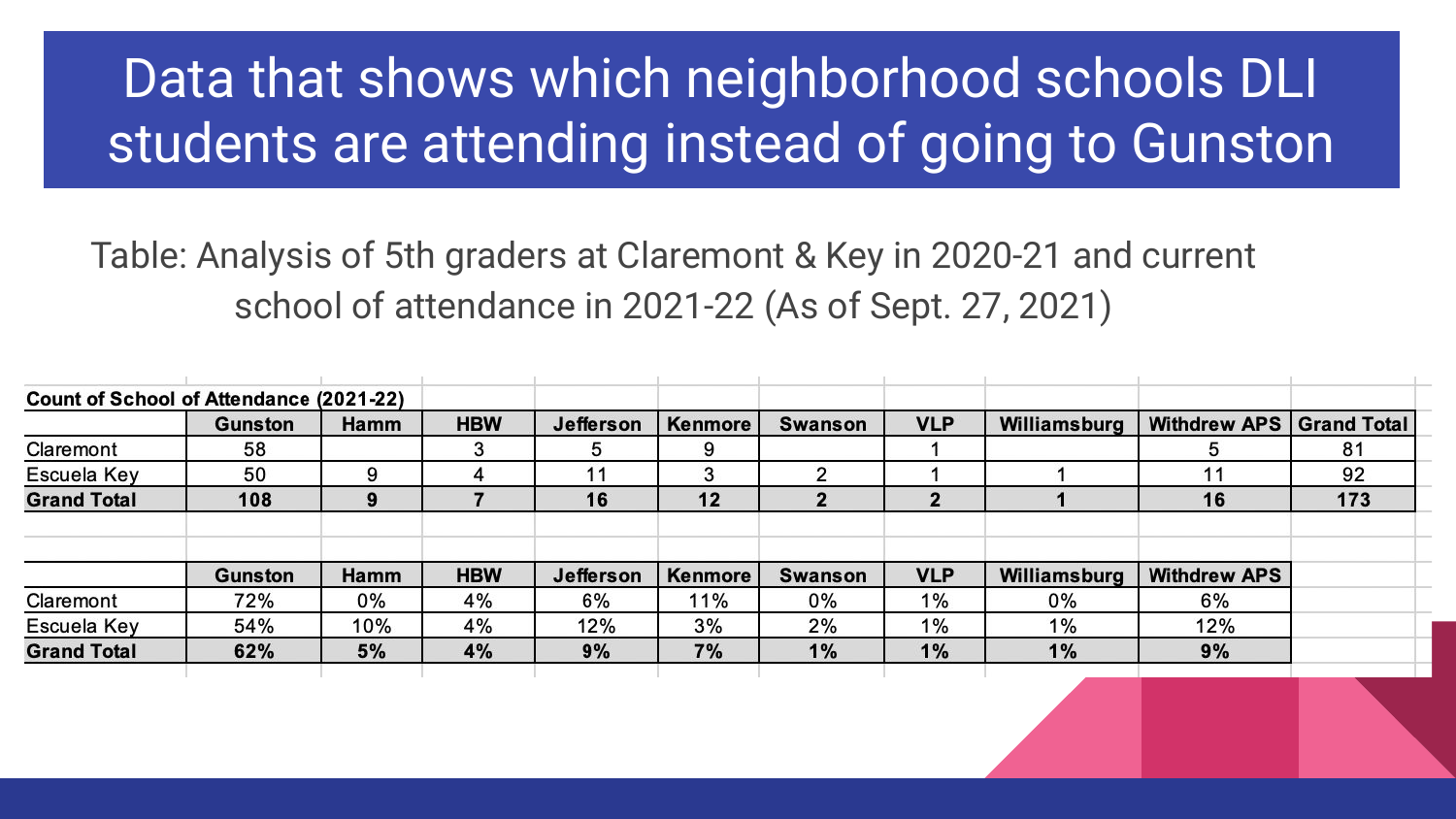## DLI PreK-12 Pathways - Program Size

- DLI Instructional Leaders and Central Office Instructional leaders who supervise and oversee the DLI program provided their input on the size of DLI program, both the minimum and ideal number of classes needed at each primary entry point (Kindergarten, 6th grade, 9th grade) to support program integrity and strong student learning outcomes.
- The following slides contain the feedback provided and some considerations in relation to the top 4 DLI PreK-12 pathway options outlined
- Expansion of the program at any level (ES, MS, HS) will involve several considerations (student enrollment thresholds, building capacity, budget/CIP funding and priorities, staffing, community interest and buy-in where expansion might be possible, etc.)
- The recommended DLI PreK-12 pathway is a long-term vision with some ideas able to be realized in the near future (2-5 years) and others further out (5-10+ years)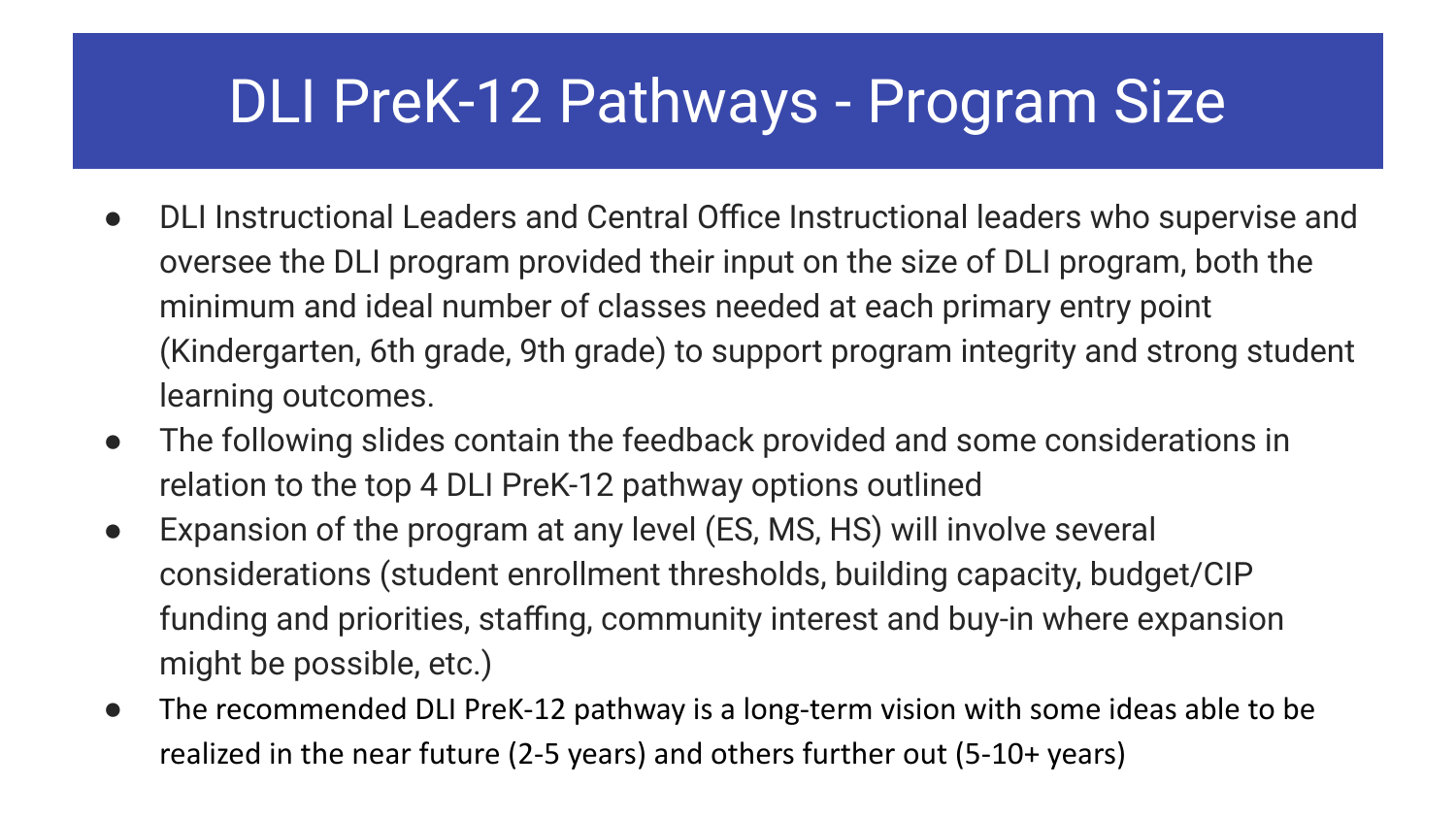### DLI PreK-12 Pathways - Program Size- Elementary

| <b>Claremont</b>   |             |     |              |                |     |     |     |              |
|--------------------|-------------|-----|--------------|----------------|-----|-----|-----|--------------|
|                    | <b>PreK</b> | K   | 1            | $\mathbf{2}$   | 3   | 4   | 5   | <b>Total</b> |
| 2021               | 31          | 93  | 123          | 112            | 110 | 93  | 108 | 670          |
| 2020               | 31          | 133 | 125          | 131            | 113 | 119 | 81  | 733          |
| 2019               | 30          | 136 | 139          | 122            | 123 | 89  | 102 | 741          |
| 2018               | 35          | 141 | 129          | 130            | 93  | 106 | 116 | 750          |
|                    |             |     |              |                |     |     |     |              |
| <b>Escuela Key</b> |             |     |              |                |     |     |     |              |
|                    | <b>PreK</b> | K   | $\mathbf{1}$ | $\overline{2}$ | 3   | 4   | 5   | <b>Total</b> |
| 2021               | 23          | 94  | 107          | 100            | 95  | 104 | 90  | 613          |
| 2020               | 29          | 119 | 120          | 107            | 121 | 106 | 97  | 699          |
| 2019               | 32          | 124 | 114          | 127            | 111 | 98  | 102 | 708          |
| 2018               | 28          | 120 | 134          | 116            | 106 | 112 | 103 | 719          |

#### **Minimum size (entering Kindergarten)**

● 4 classes (Appx. 96 students) per school

#### **Ideal size (entering 6th)**

● 4 or 6 classes (Appx. 96 or 144 students) per school

#### **\*Sept 30 enrollment**

#### Considerations for DLI PreK-12 Pathway vision

- 4 Kindergarten classes at three PreK-5 sites equates to appx. 288 seats (144 Spanish and 144 non-Spanish). Increasing the number of native Spanish and bilingual Spanish speaking applicants is critical to being able to support the vision of three strong PreK-5 program sites
- A third PreK-5 site could begin with two Kindergarten classes but would need to grow to 4 classes to ensure integrity of the program
- Staffing, location, interest from the community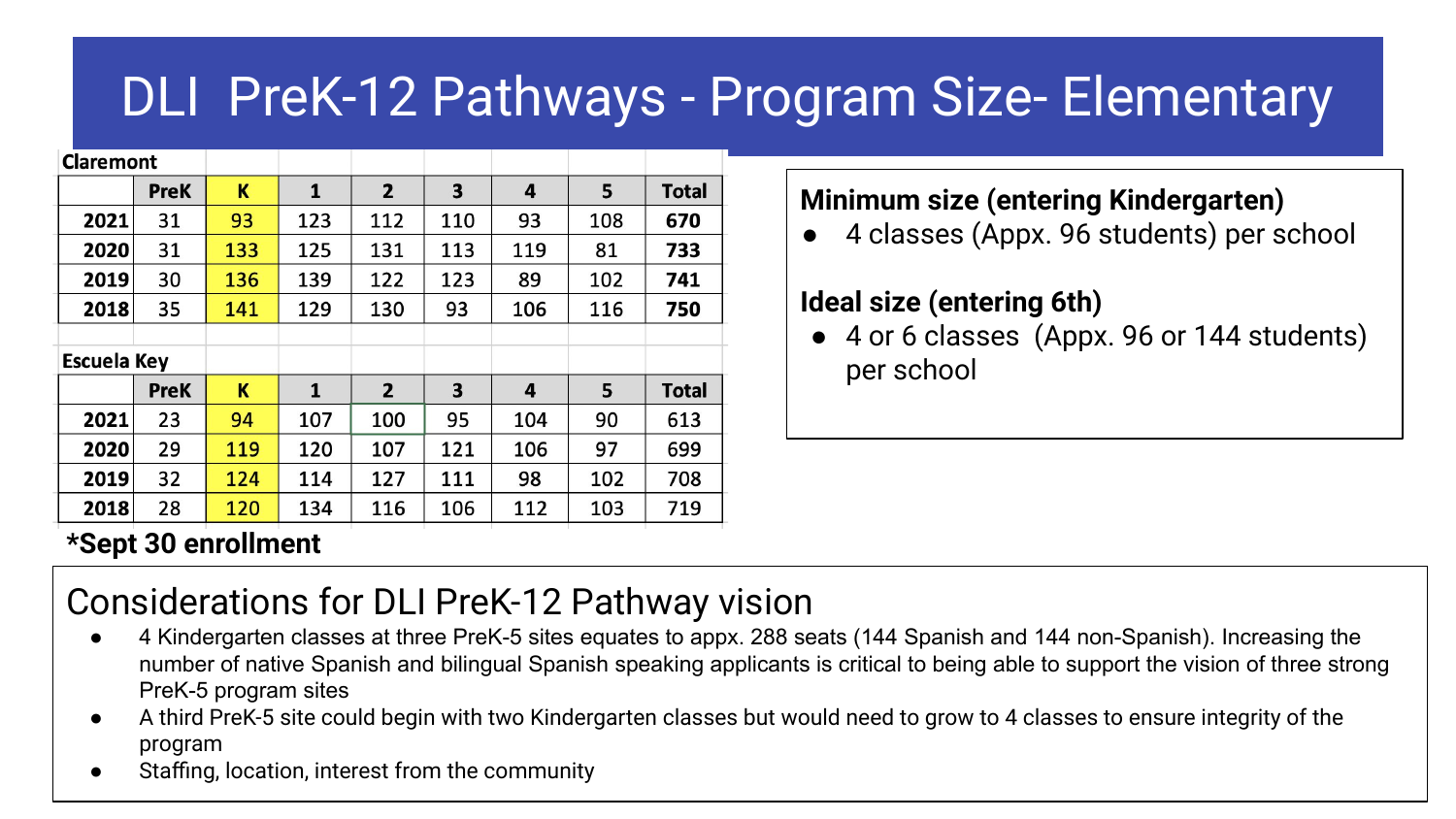# DLI PreK-12 Pathways - Program Size - Middle

#### **Gunston (DLI ONLY)**

|      | 6th | 7th | 8th | <b>Total</b> |
|------|-----|-----|-----|--------------|
| 2021 | 108 | 107 | 127 | 342          |
| 2020 | 133 | 135 | 90  | 358          |
| 2019 | 150 | 98  | 100 | 348          |
| 2018 | 112 | 107 | 101 | 320          |

#### **Minimum size (entering 6th)**

4 classes (Appx. 100 students)

#### **Ideal size (entering 6th)**

• 6 classes (Appx. 150 students)

#### **\*Sept 30 enrollment**

#### Considerations for DLI PreK-12 Pathway vision

- To support two strong middle school DLI programs, appx. 200 (8 classes) to 300 (12 classes) DLI 5th graders would need to continue with the program in 6th grade (100-150 at each site).
- Based on the total number of actual 5th graders (Appx. 200 per year currently), this equates to 95-100% program continuation rate. Current continuation rates from 5th to 6th are appx. 60-65%.
- Program growth at the elementary level and mitigating attrition during K-5 and from 5-6 is one critical factor to building and sustaining two strong middle school DLI programs.
- Staffing is also is key consideration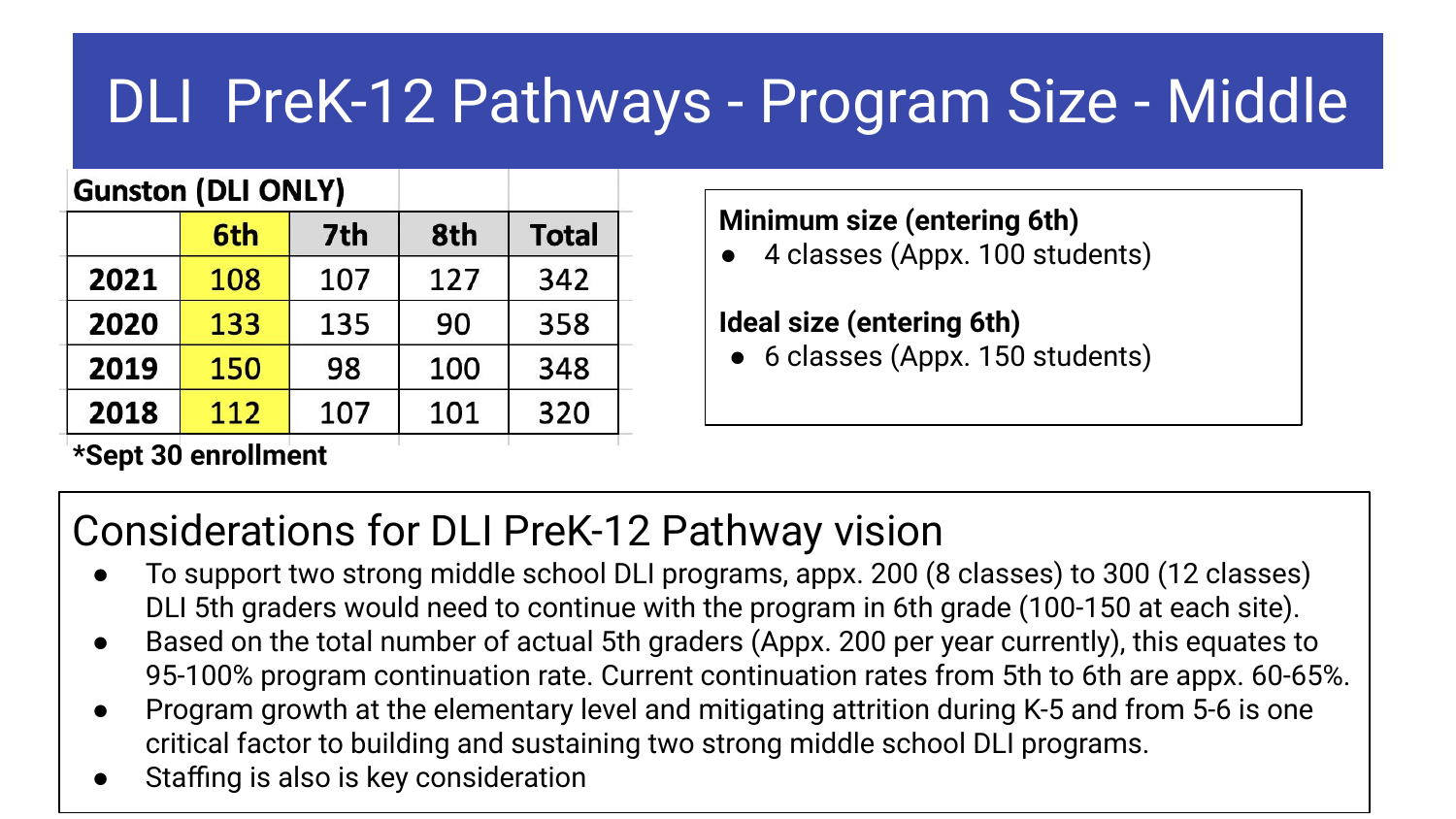# DLI PreK-12 Pathways - Program Size- High

#### **Wakefield (DLI ONLY)**

|      | 9th | 10th | 11th | 12th | <b>Total</b> |
|------|-----|------|------|------|--------------|
| 2021 | 47  | 61   | 61   | 49   | 218          |
| 2020 | 73  | 66   | 54   | 52   | 245          |
| 2019 | 68  | 54   | 53   | 34   | 209          |
| 2018 | 54  | 52   | 35   | 26   | 167          |

#### **Minimum size (entering 9th)**

• 3 classes (Appx. 75 students)

#### **Ideal size (entering 9th)**

● 4 classes (Appx. 100 students)

#### Considerations for DLI PreK-12 Pathway vision

- To support two strong high school DLI programs, appx. 150 (6 classes) 200 (8 classes) DLI 8th graders would need to continue with the program in 9th grade (75-100 at each site).
- Program growth at the elementary and middle school level and mitigating attrition during elementary and middle and particularly the transition years (5 to 6 and 8 to 9) is one critical factor to building and sustaining two strong middle school DLI programs
- Staff a key factor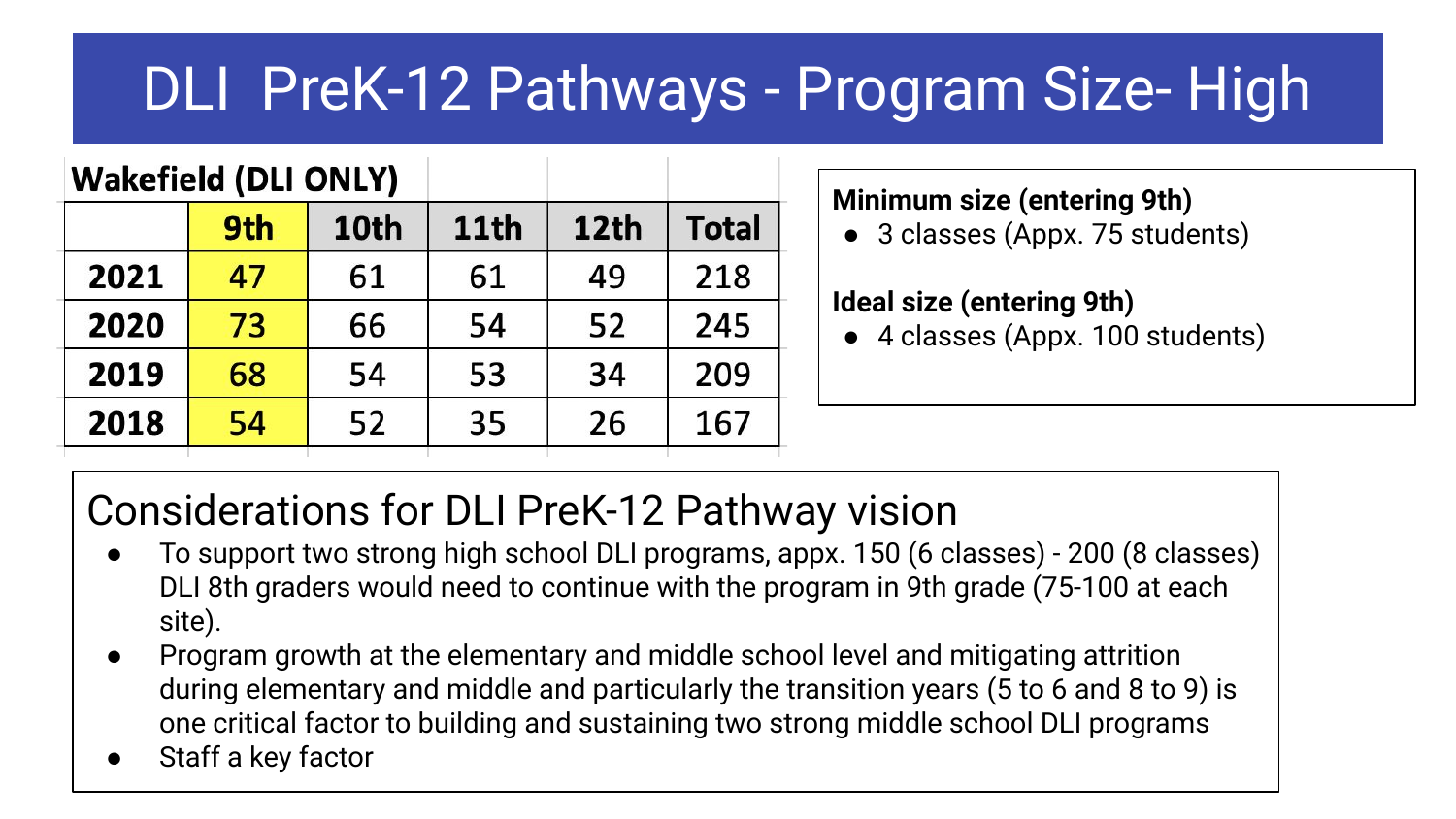#### **Survey Results - Top 4 DLI PreK-12 Pathway Options**

| <b>Option</b> | <b>Elementary</b>     | <b>Middle</b>    | High              |
|---------------|-----------------------|------------------|-------------------|
| D             | Three PreK-5 programs | One 6-8 program  | One 9-12 program  |
| Е             | Three PreK-5 programs | Two 6-8 programs | One 9-12 program  |
| F             | Three PreK-5 programs | Two 6-8 programs | Two 9-12 programs |
| В             | Two PreK-5 programs   | Two 6-8 programs | One 9-12 programs |

#### Note

- Option D had the most support by a narrow margin, followed by E, F, B in that order.
- E, F, B had comparable levels of support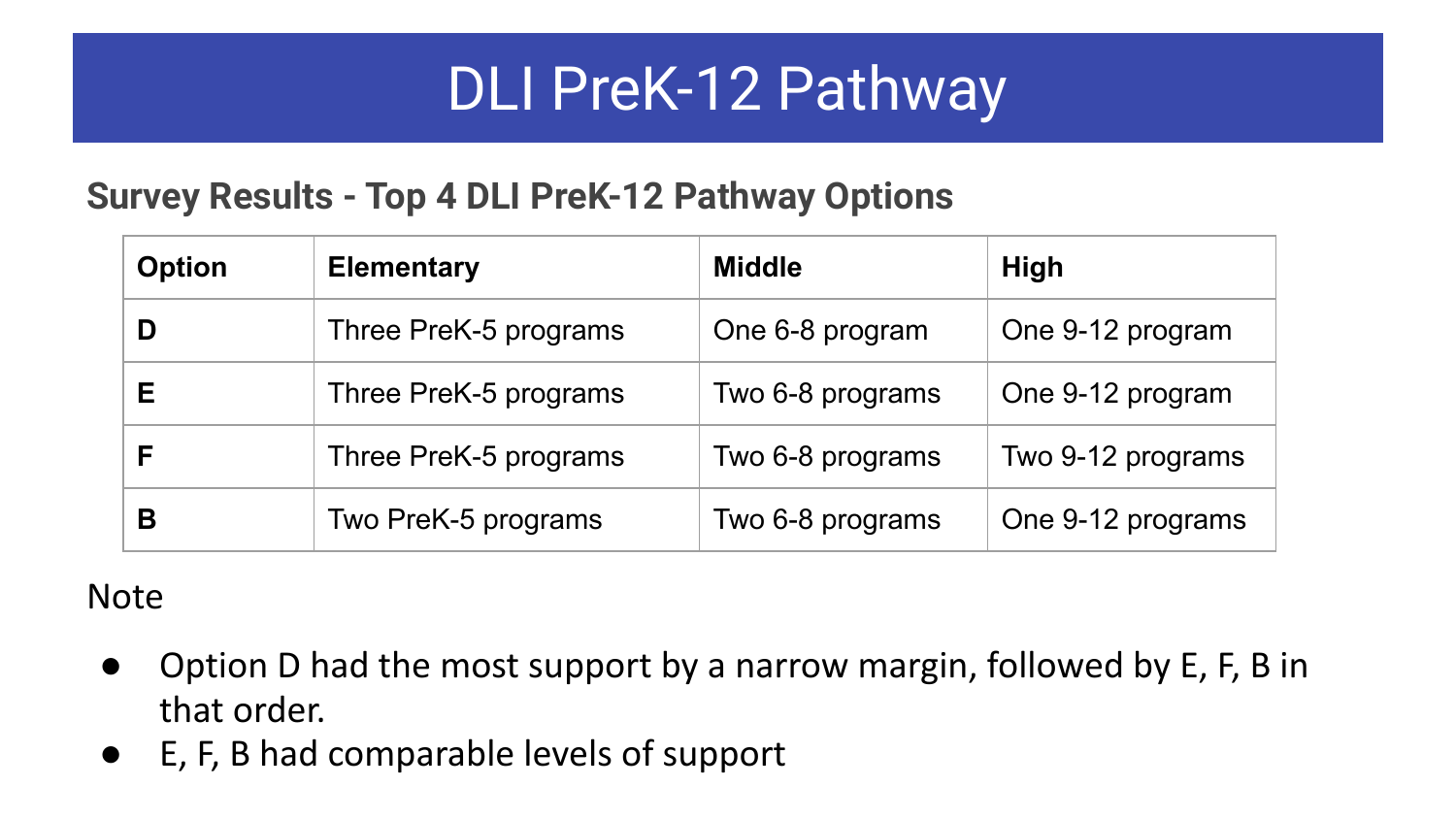#### **Task**

●

- Identify the strengths and challenges of the top 4 DLI PreK-12 pathway options on this [Google Doc](https://docs.google.com/document/d/1g8TxXt2S7QBWe9s_k9KvB88RyKzRhu9r7xCgzrQ_2FE/edit?usp=sharing) (10 minutes)
- Group's overall **synthesis** based on strengths and challenges identified in the Google Doc via [Padlet on Pre-K-12 Pathway Options \(](https://padlet.com/elisabeth_harrington/6gnd6bhcmzej80f2)10 minutes)

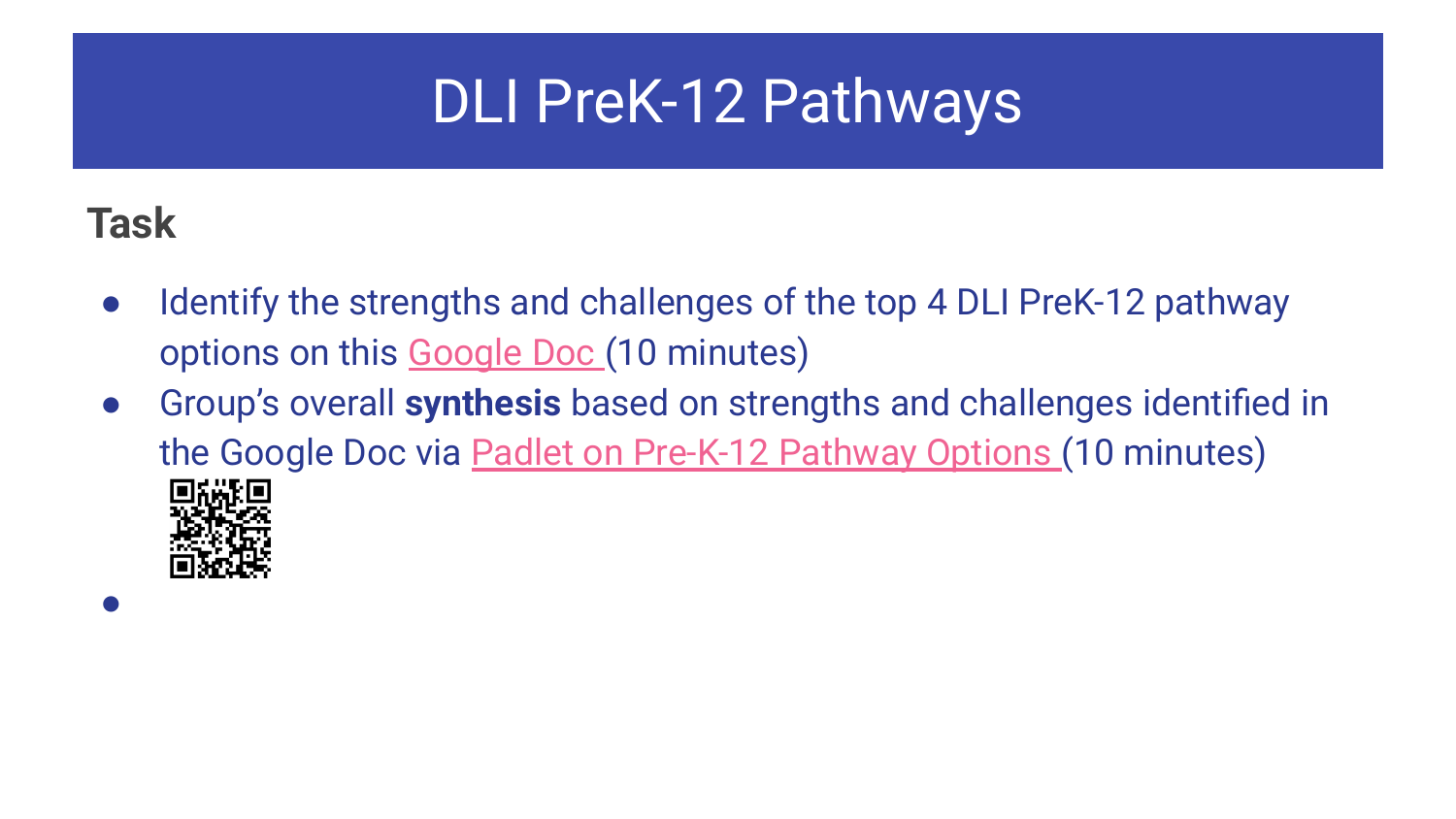# DLI PreK-12 Pathway - Survey

● [Survey](https://docs.google.com/forms/d/e/1FAIpQLSdeYV7Nq1fAug9eODssUH-1-RBscv6iq7D-RhdUsqyGYsCvlg/viewform) to indicate 1st and 2nd preference of the top 4 options. (5 minutes)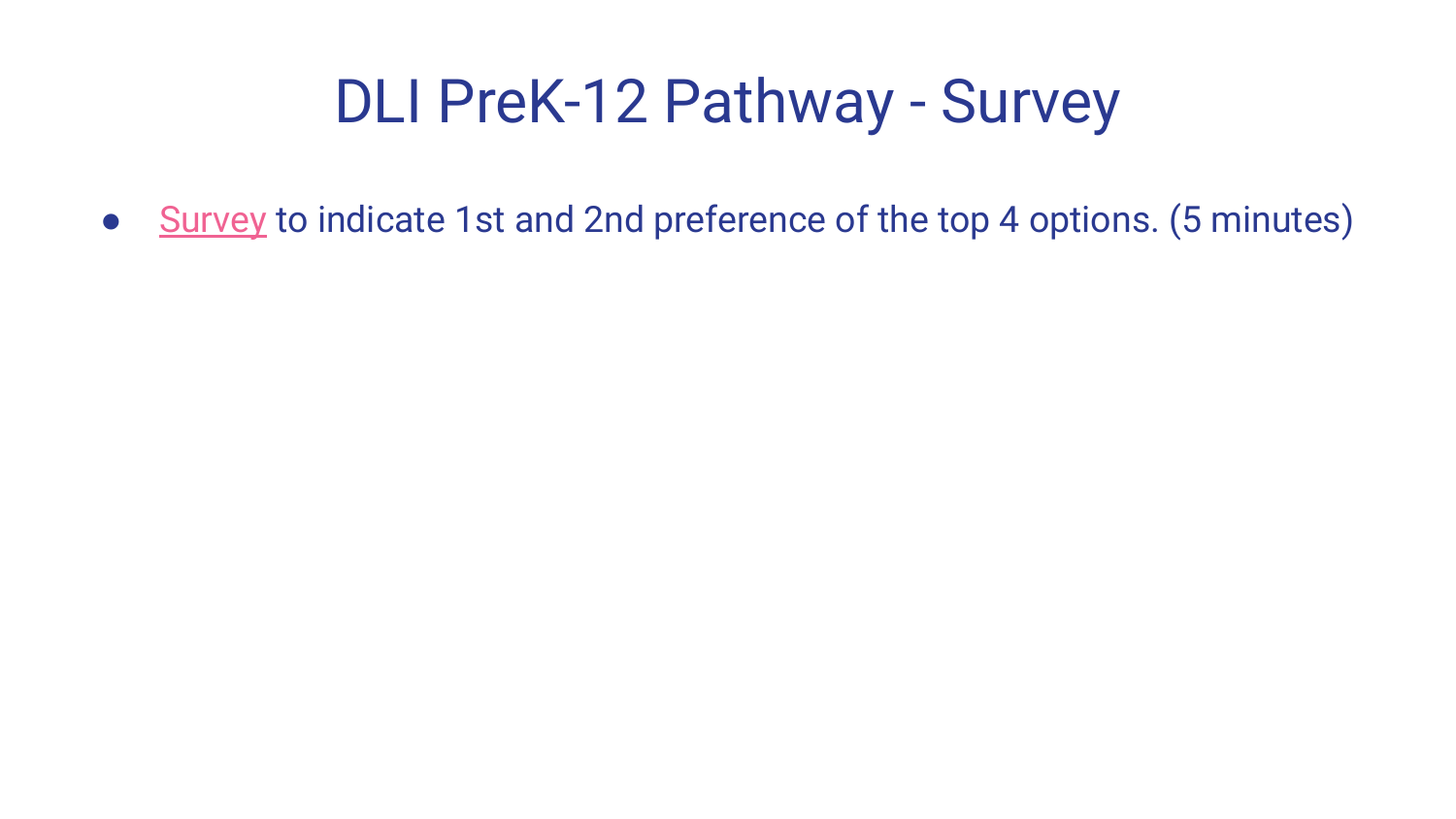#### **Survey Results- FINAL OPTIONS**

|                                                            | 1 & 2's<br><b>Strongly Support</b><br>or Support | 3's<br><b>Support</b><br>w/reservation | 4 & 5's<br>Do not<br>support | 6's<br><b>Strongly do</b><br>not support |
|------------------------------------------------------------|--------------------------------------------------|----------------------------------------|------------------------------|------------------------------------------|
| <b>Opt D: Three PreK-5 - One</b><br>Gr. 6-8 - One Gr. 9-12 | 65%                                              | 17%                                    | 9%                           | 9%                                       |
| <b>Opt E: Three PreK-5 - Two</b><br>Gr. 6-8 - One Gr. 9-12 | 61%                                              | 13%                                    | 22%                          | $4\%$                                    |
| Opt F: Three PreK-5 - Two<br>Gr. 6-8 - Two Gr. 9-12        | 9%                                               | 17%                                    | 39%                          | 35%                                      |
| Opt B: Two PreK-5 - Two Gr.<br>6-8 - One Gr. 9-12          | 30%                                              | 9%                                     | 26%                          | 35%                                      |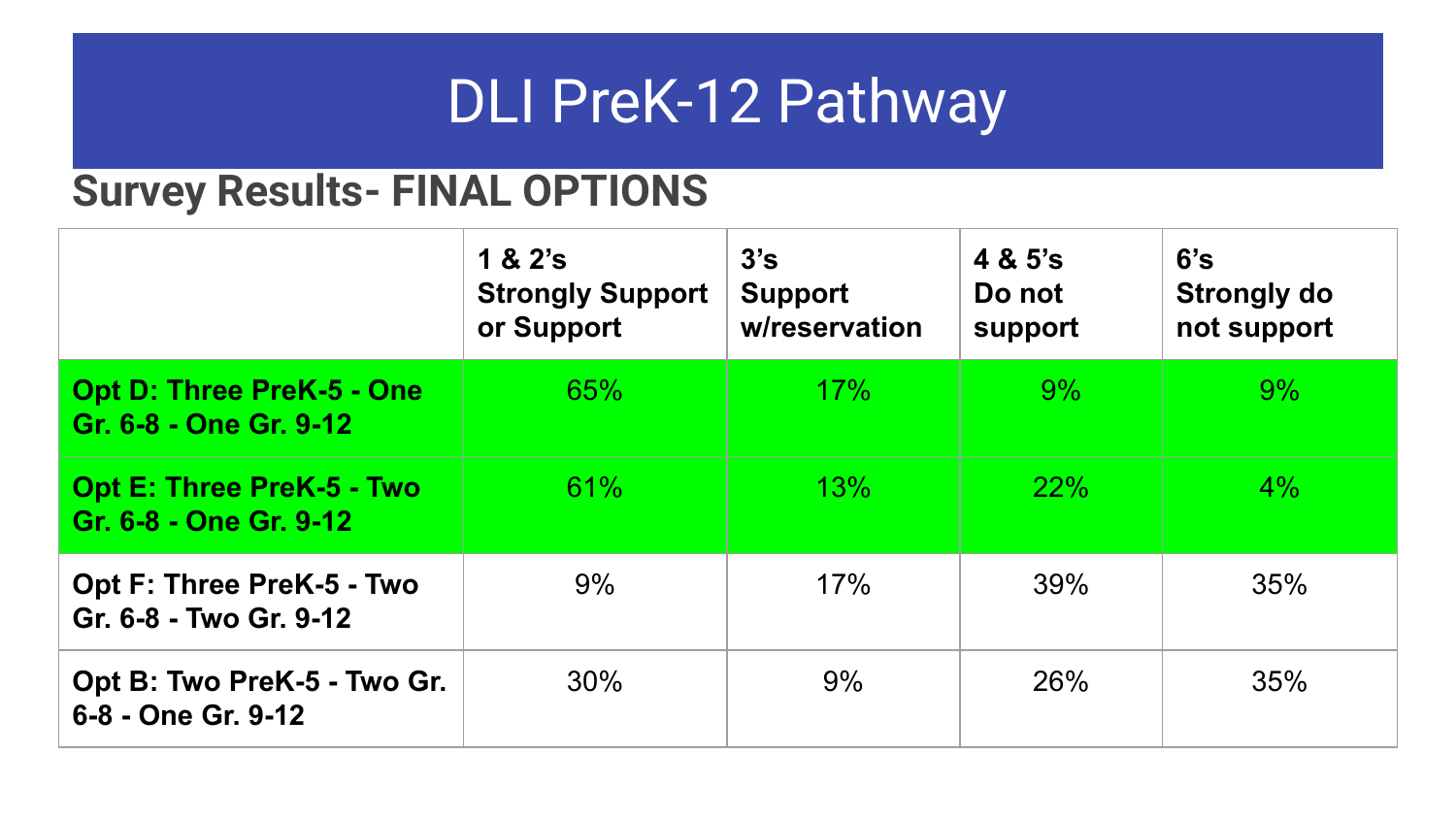#### **Survey Results- FINAL OPTIONS**

|                                                            | <b>1st Preference</b> | 2nd Preference | Not Top 2 |
|------------------------------------------------------------|-----------------------|----------------|-----------|
| <b>Opt D: Three PreK-5 - One</b><br>Gr. 6-8 - One Gr. 9-12 | 43%                   | 39%            | 17%       |
| <b>Opt E: Three PreK-5 - Two</b><br>Gr. 6-8 - One Gr. 9-12 | 43%                   | 43%            | 13%       |
| Opt F: Three PreK-5 - Two<br>Gr. 6-8 - Two Gr. 9-12        | $4\%$                 | $4\%$          | 91%       |
| Opt B: Two PreK-5 - Two Gr.<br>6-8 - One Gr. 9-12          | 13%                   | 17%            | 70%       |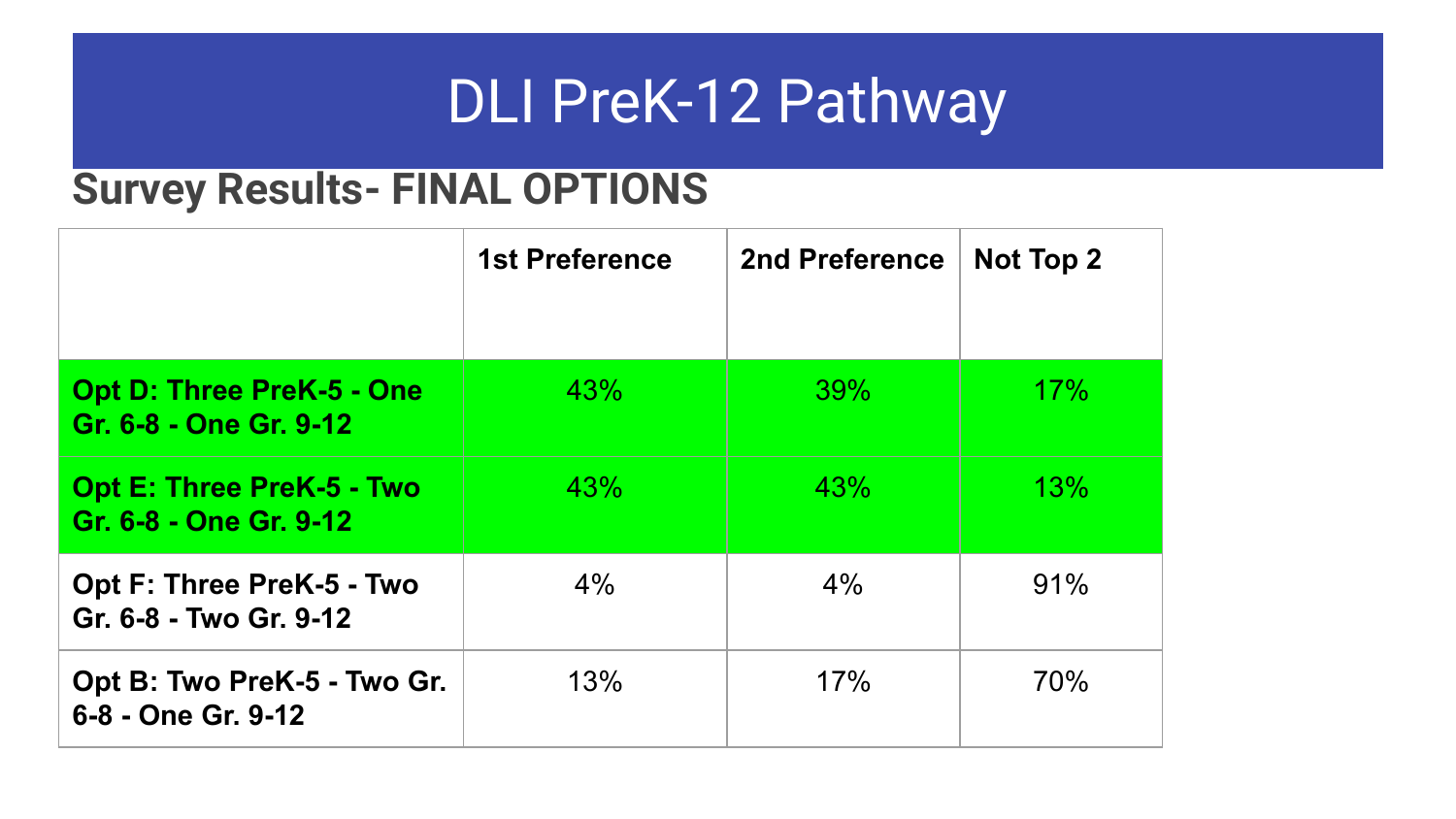# Analysis of Survey Results

**● In the survey, two pathways emerged as top options.** 

Option D: Three PreK-5  $\rightarrow$  One Gr. 6-8  $\rightarrow$  One Gr. 9-12 Option E: Three PreK-5  $\rightarrow$  Two Gr. 6-8  $\rightarrow$  One Gr. 9-12

- The feedback showed strong support and sufficient consensus for Three PreK-5 programs and One Gr. 9-12 program.
- The Task Force was evenly split on ONE vs. TWO Gr. 6-8 programs.
- $\bullet$  To help identify a recommended (1<sup>st</sup> preference) PreK-12 pathway, there is one additional survey with two questions focused on Middle School.
- **Please click [HERE](https://docs.google.com/forms/d/e/1FAIpQLSeoj_UF8_wOZVAr14EAU7VBy8wAjGpvrdAgkW5sqHkihmjo3g/viewform) to complete the survey.** Please review the reference items below before voting, they are concise and informative.
- An analysis of ONE & TWO Gr. 6-8 programs can be found on page 1 of **[DLI PreK-12](https://docs.google.com/document/d/1g8TxXt2S7QBWe9s_k9KvB88RyKzRhu9r7xCgzrQ_2FE/edit?usp=sharing)** [Pathway Notes](https://docs.google.com/document/d/1g8TxXt2S7QBWe9s_k9KvB88RyKzRhu9r7xCgzrQ_2FE/edit?usp=sharing)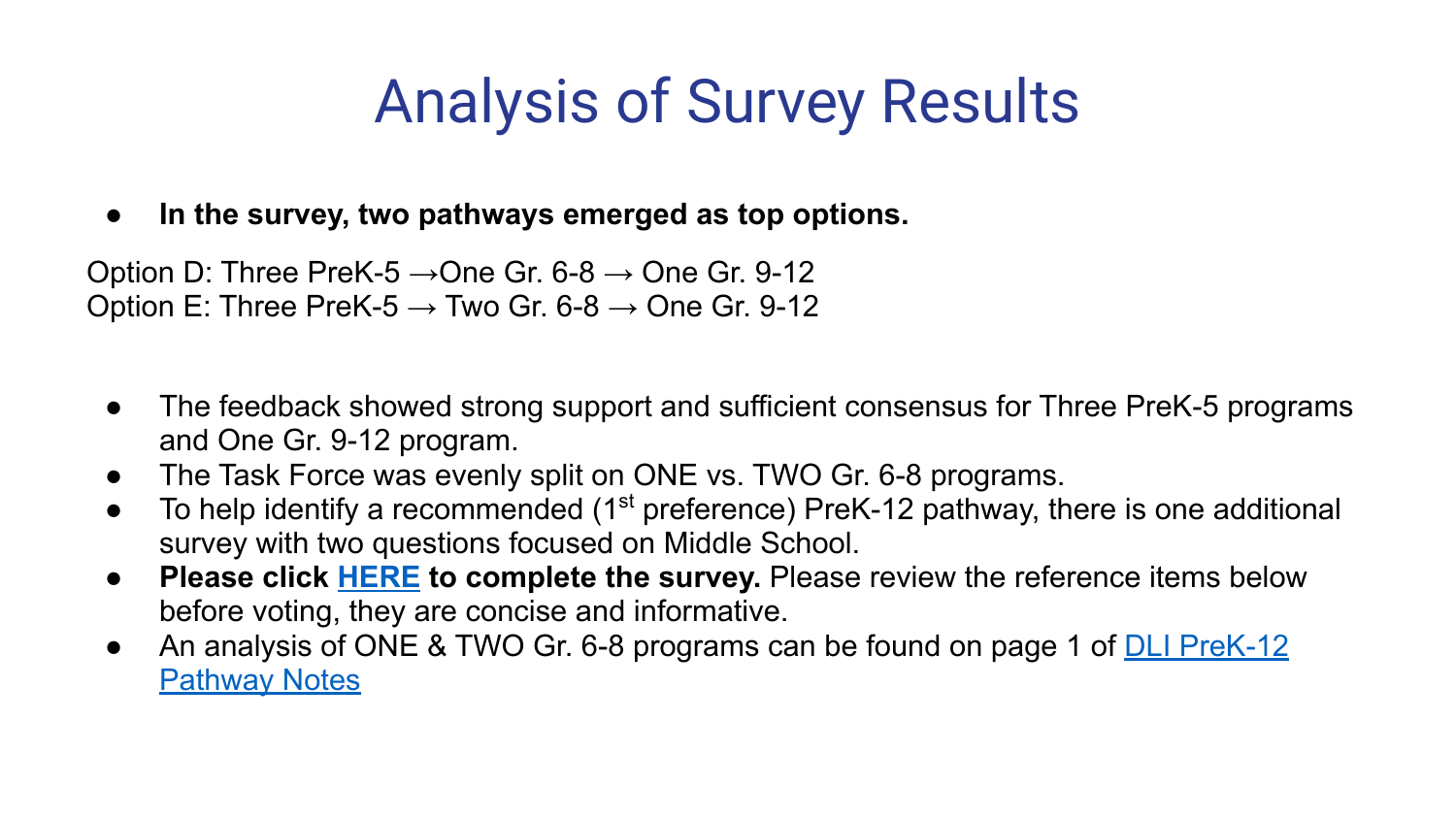#### **Survey Results- FINAL OPTIONS - Middle School**

|                      | 1 & 2's<br><b>Strongly Support</b><br>or Support | 3's<br><b>Support</b><br>w/reservation | 4 & 5's<br>Do not<br>support | 6's<br><b>Strongly do</b><br>not support |  |
|----------------------|--------------------------------------------------|----------------------------------------|------------------------------|------------------------------------------|--|
| One Gr. 6-8 Program  | 68%                                              | 21%                                    | 5%                           | 5%                                       |  |
| Two Gr. 6-8 Programs | 47%                                              | 16%                                    | 5%                           | 32%                                      |  |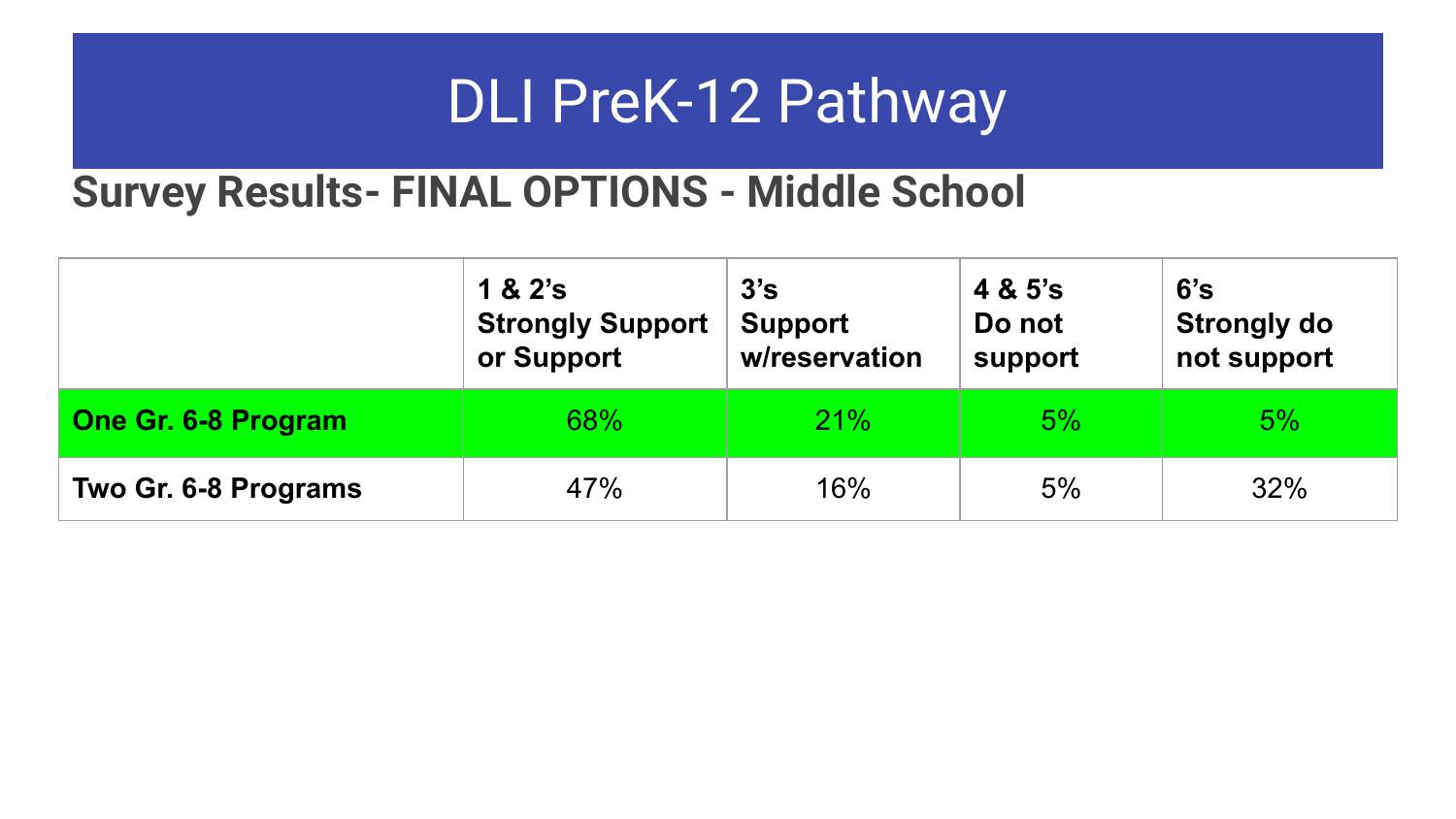#### **Survey Results- FINAL OPTIONS- Middle School**

|                            | <b>1st Preference</b> | 2nd Preference |
|----------------------------|-----------------------|----------------|
| <b>One Gr. 6-8 Program</b> | 63%                   | 37%            |
| Two Gr. 6-8 Programs       | 37%                   | 63%            |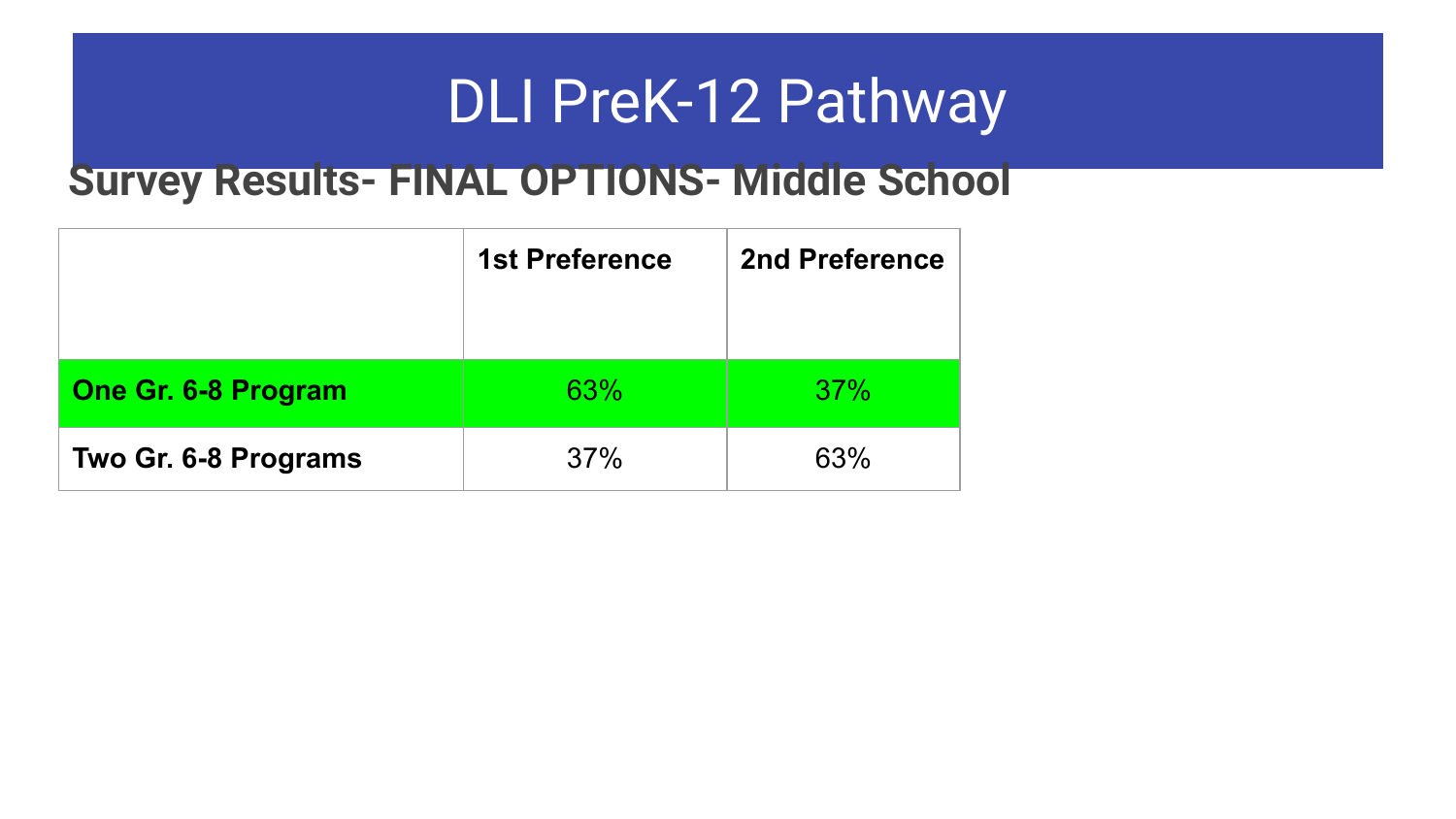#### **Survey Results- FINAL OPTIONS- IF TWO MS Sites**

|                                                                                                                                                                          | 1 & 2's<br><b>Strongly Support</b><br>or Support | 3's<br><b>Support</b><br>w/reservation | 4 & 5's<br>Do not<br>support | 6's<br>Strongly do<br>not support |
|--------------------------------------------------------------------------------------------------------------------------------------------------------------------------|--------------------------------------------------|----------------------------------------|------------------------------|-----------------------------------|
| <b>Feeder structure to include</b><br>students at Escuela Key<br>and Claremont at BOTH<br><b>Middle School sites</b>                                                     | 64%                                              | $9\%$                                  | 13%                          | 13%                               |
| Feeder structure to have<br><b>Escuela Key students</b><br>assigned to ONE middle<br><b>School and Claremont</b><br>students assigned to the<br>other Middle School Site | 42%                                              | 26%                                    | 26%                          | 4%                                |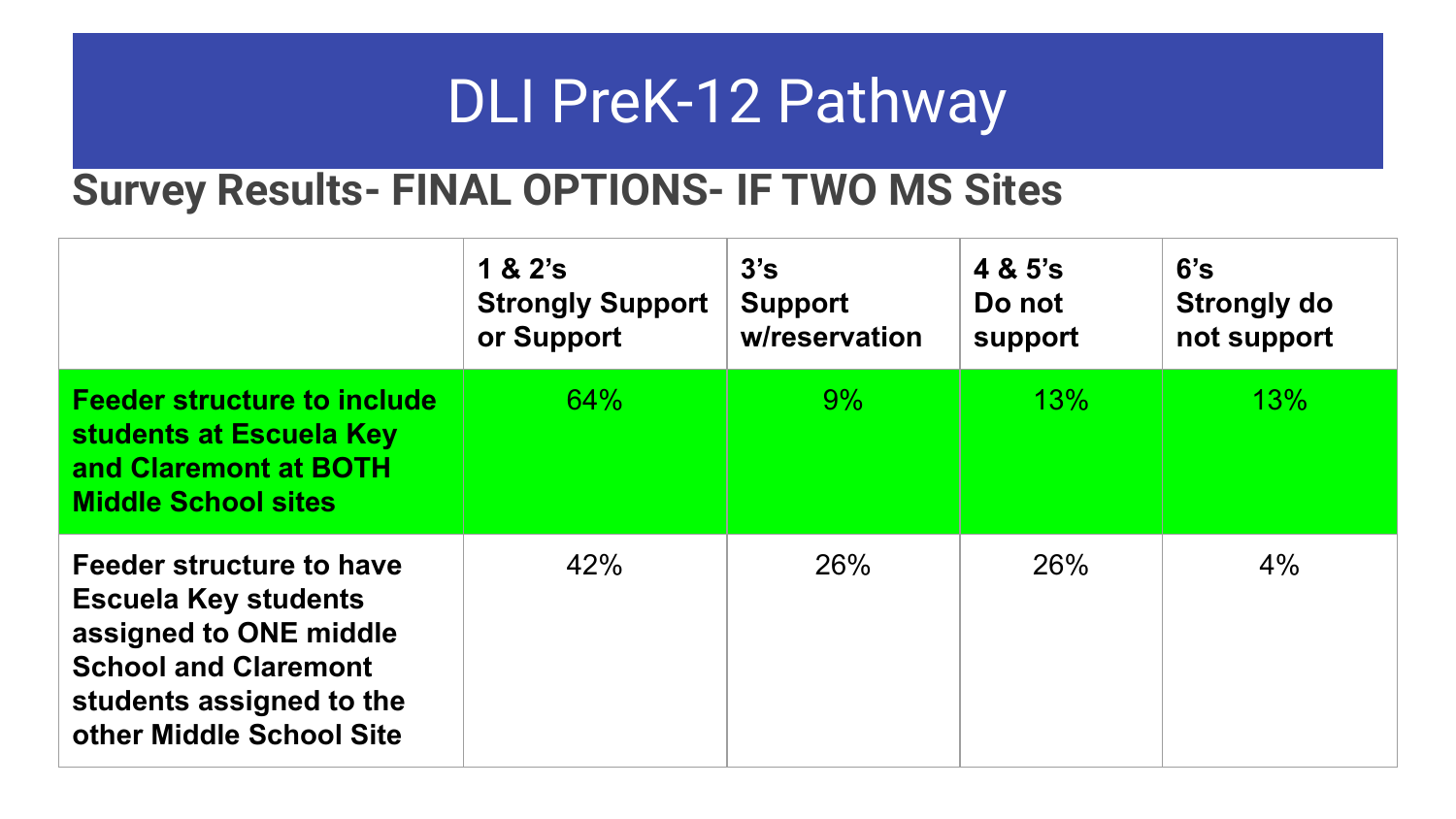#### **Recommended Pathway**

#### **Three PreK-5 → One Gr. 6-8 → One Gr. 9-12**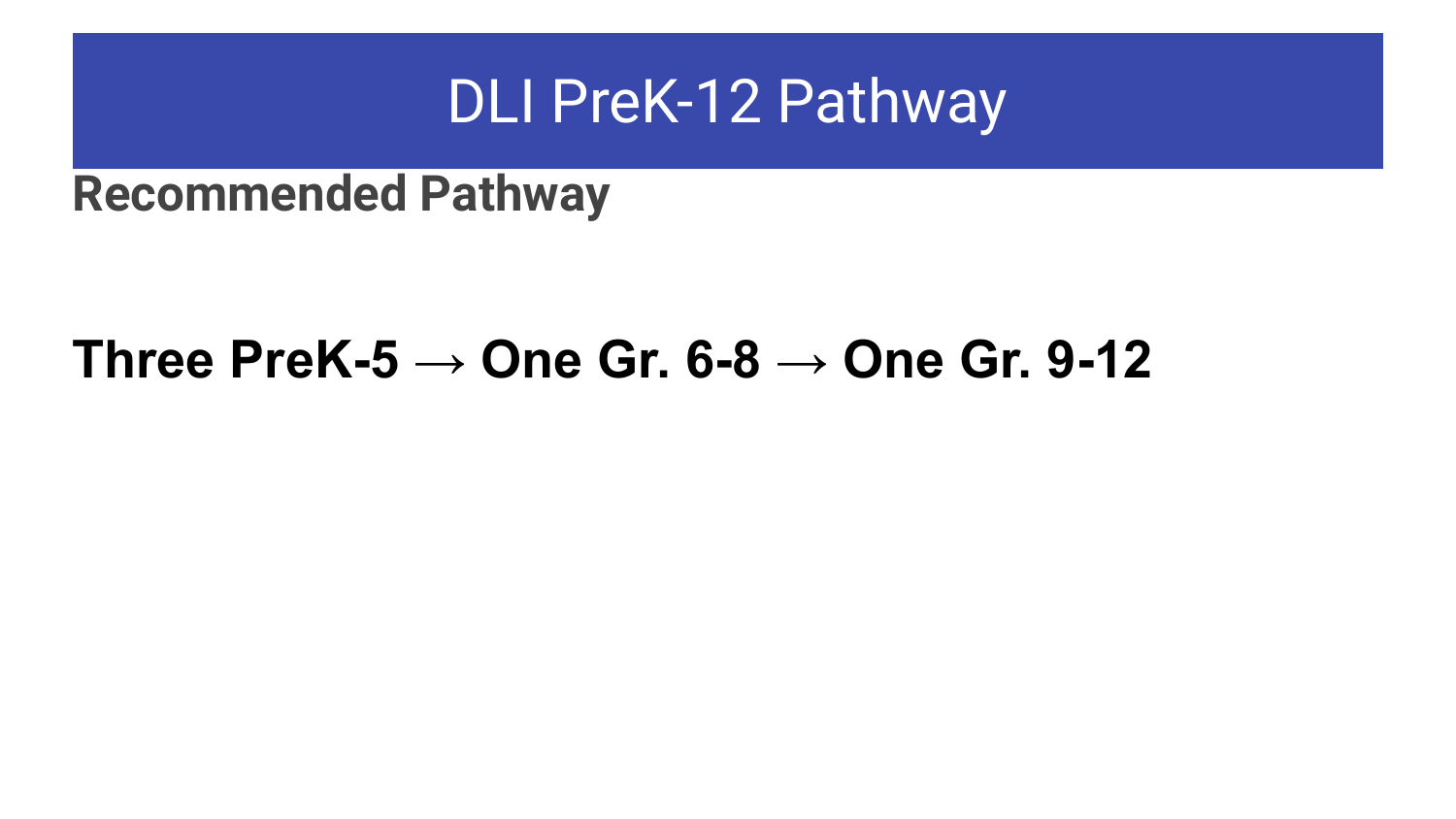### Next Steps - DLI PreK-12 Pathway

- Recommendations for specific programs need to be considered in the broader context of the overall instructional vision for programs and pathways in APS as defined in the IPP.
- **● Some recommendations may be achievable in the near future (next 2-5 years) while realization of others may be more long term (5, 10, 15 years) if a larger capital investment is needed.**
- The recommended PreK-12 pathway for the DLI program will be one component in the overall instructional vision for APS to factor into future planning processes. Development of next Capital Improvement Plan (CIP), the FY 2025-34 CIP, will begin in the Fall of 2023.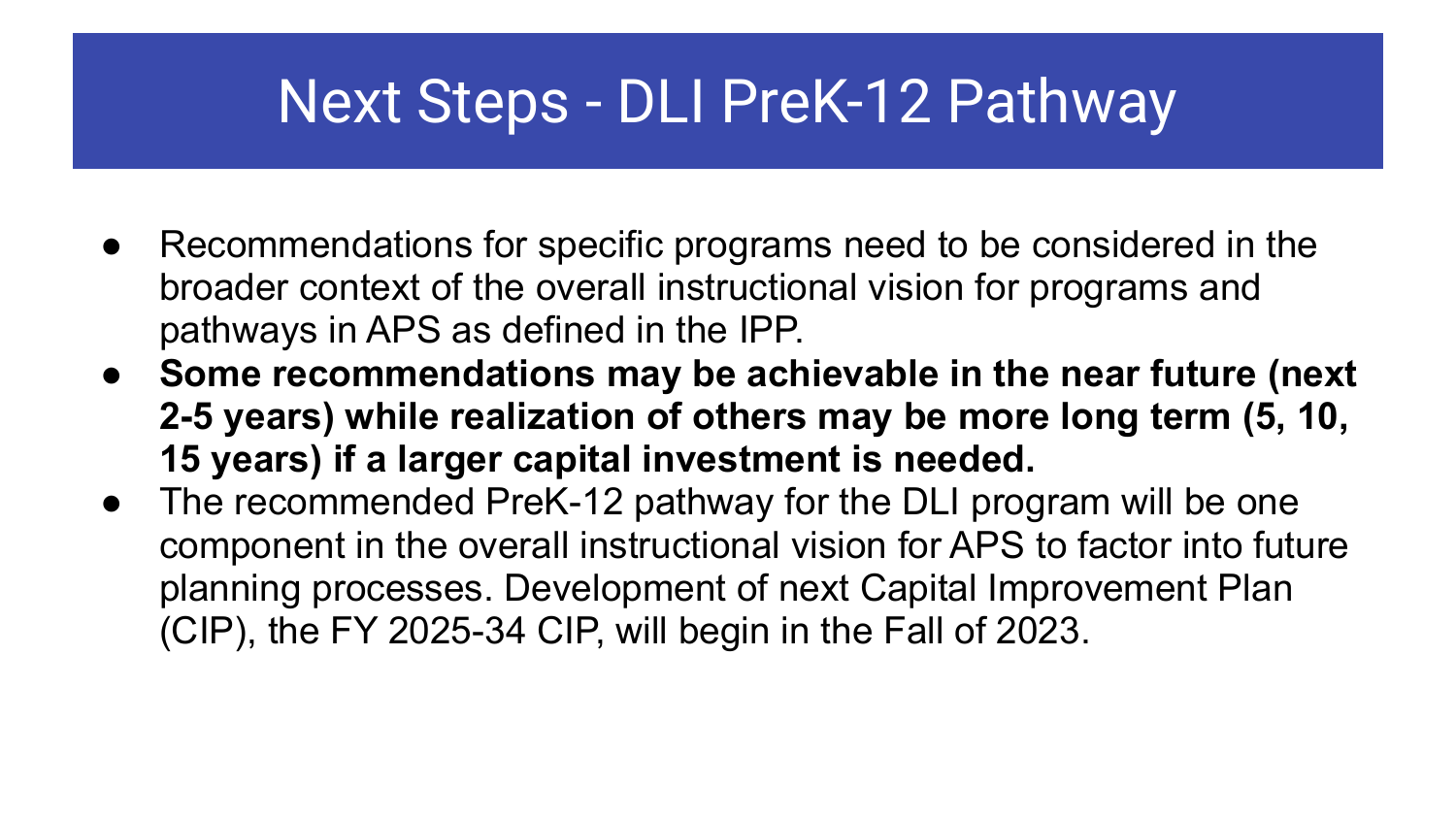### Next Steps - DLI PreK-12 Pathway

#### **Brief Explanation of IPP, AFSAP, CIP**

**Instructional Programs and Pathways (IPP)**- Will provide an instructional vision within the Arlington Facilities and Student Accommodation Plan (AFSAP)

**Arlington Facilities and Student Accommodation Plan (AFSAP)**- First step in developing the Capital Improvement Plan (CIP). Summarizes instructional priorities, enrollment projections, existing school capacity and identifies priorities for the next CIP.

**Capital Improvement Plan (CIP)** - Addresses the capital needs of the school division. includes both Capital Improvement Projects (new facilities, additions, renovations, etc.) and non-capital solutions to accommodate projected student enrollment and other facility needs based on identified priorities. The CIP is updated every two years.

Please visit the following to learn more about these processes and others: https://www.apsva.us/engage/planning-resources-page/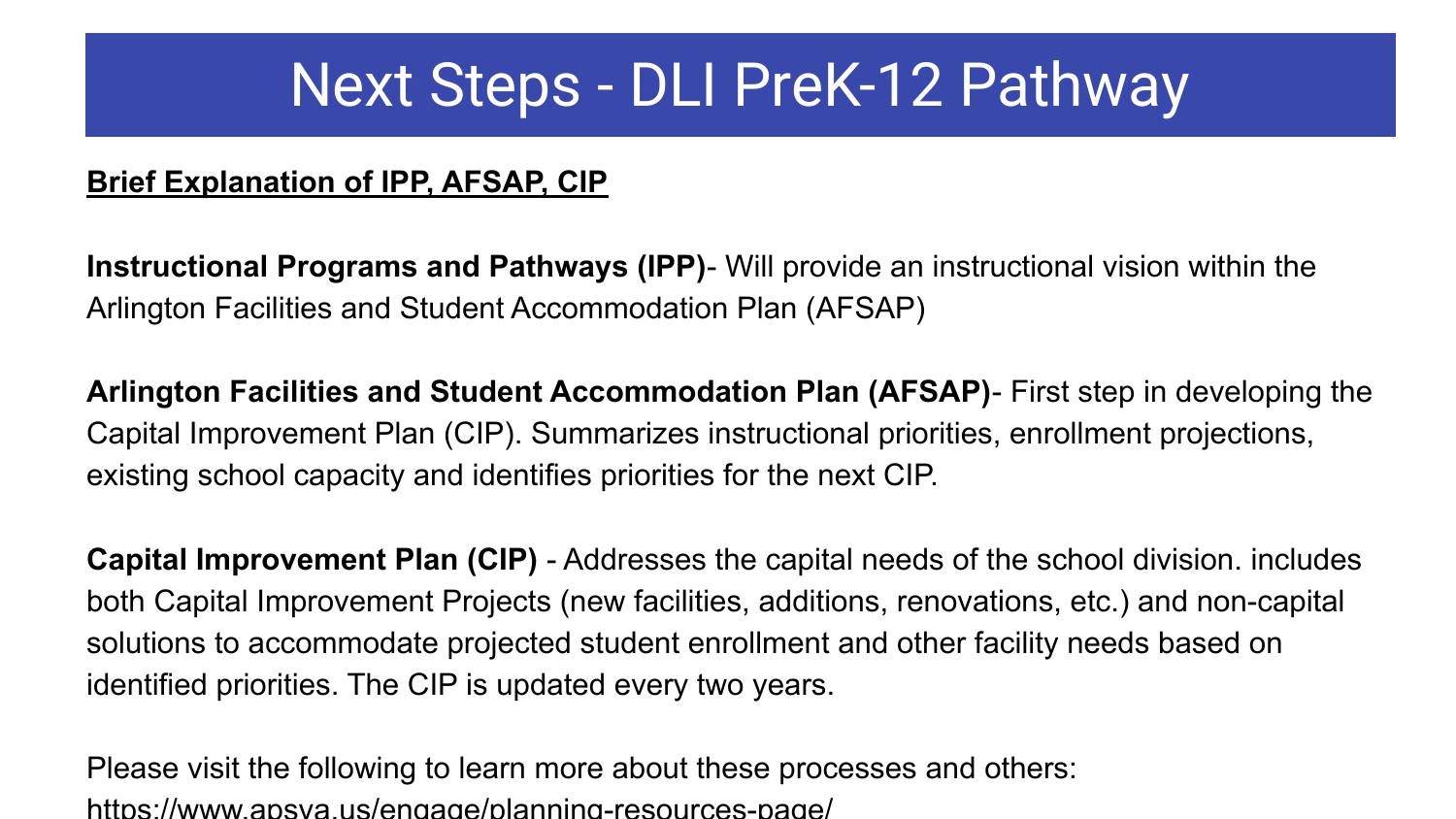### Next Steps - DLI PreK-12 Pathway

#### **Timeline**

**Dec. 2022**- DLI Task Force finalizes recommendations. DLI PreK-12 pathway recommendation feeds into IPP.

**Spring/Summer 2022** - IPP visioning sessions with APS leaders. Finalize recommendations for IPP

**Fall 2023** - Arlington Facilities and Student Accommodation Plan (AFSAP) is completed. IPP recommendations are incorporated

**SY 2023-24**- Development of the FY 2025-34 Capital Improvement Plan (CIP) begins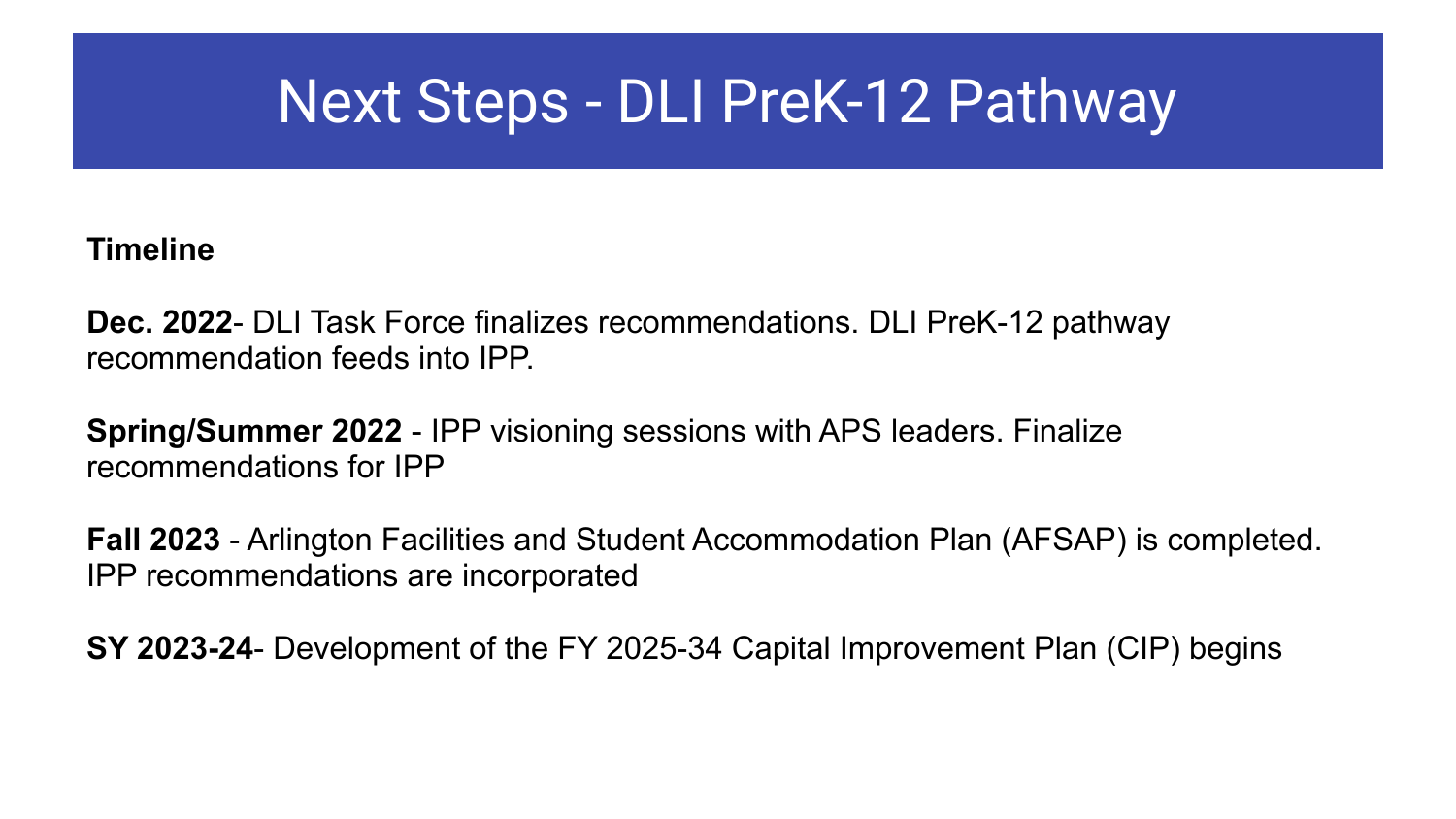

Dual Language Immersion Program Framework is the why, the what and the how. Once approved, we move to the implementation details.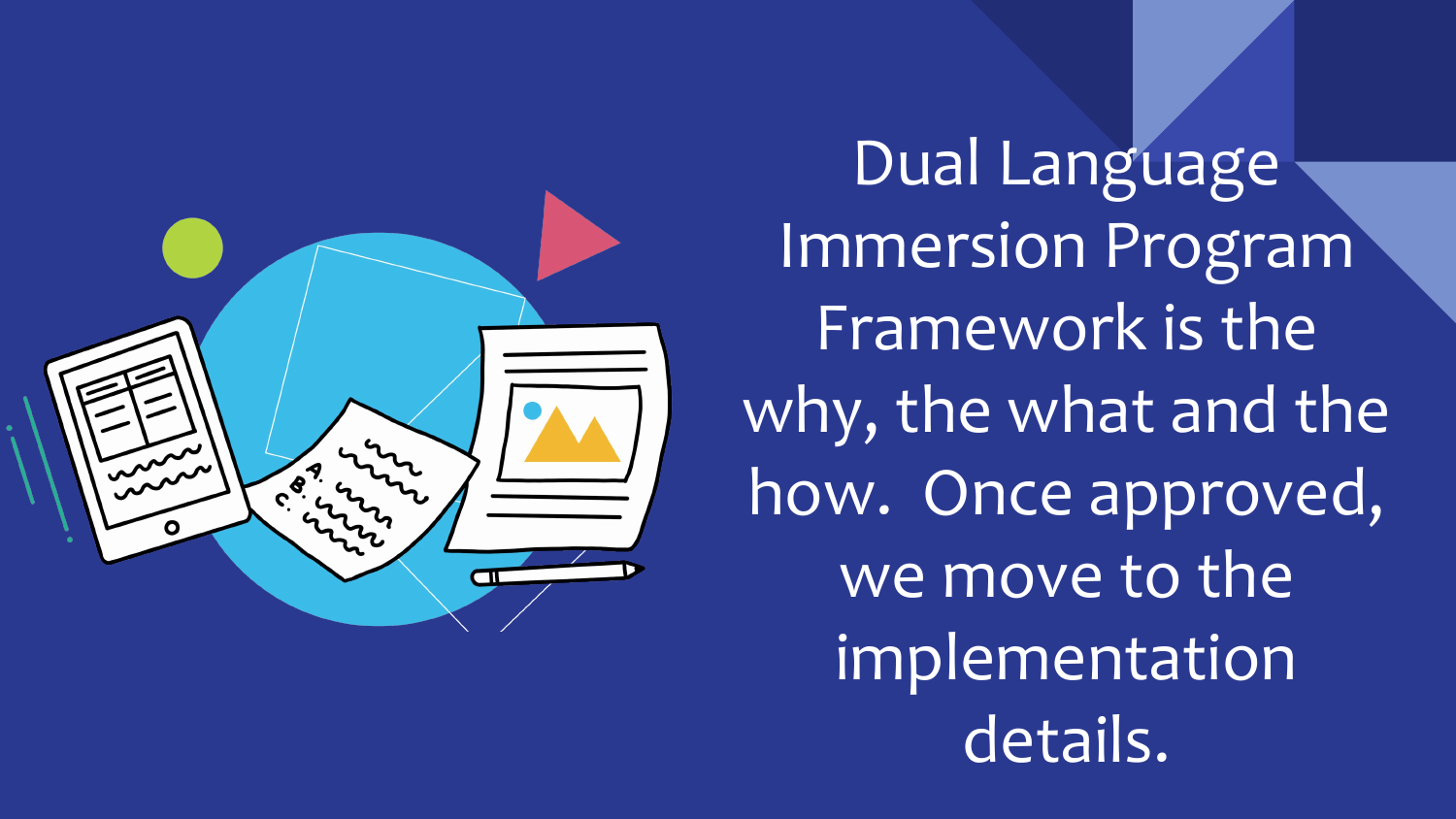#### Implementation Options for Full Immersion Roll-out 80-20 Starting in the Fall 2023

| <b>Year o &amp; 1</b> Planning 20 months |
|------------------------------------------|
| Year 2 K-1                               |
| Year $3K-1-2$                            |
| Year 4 K-1-2-3                           |
| Year 5 K-1-2-3-4                         |
| <b>Year 6</b> $-1-2-3-4-5$               |

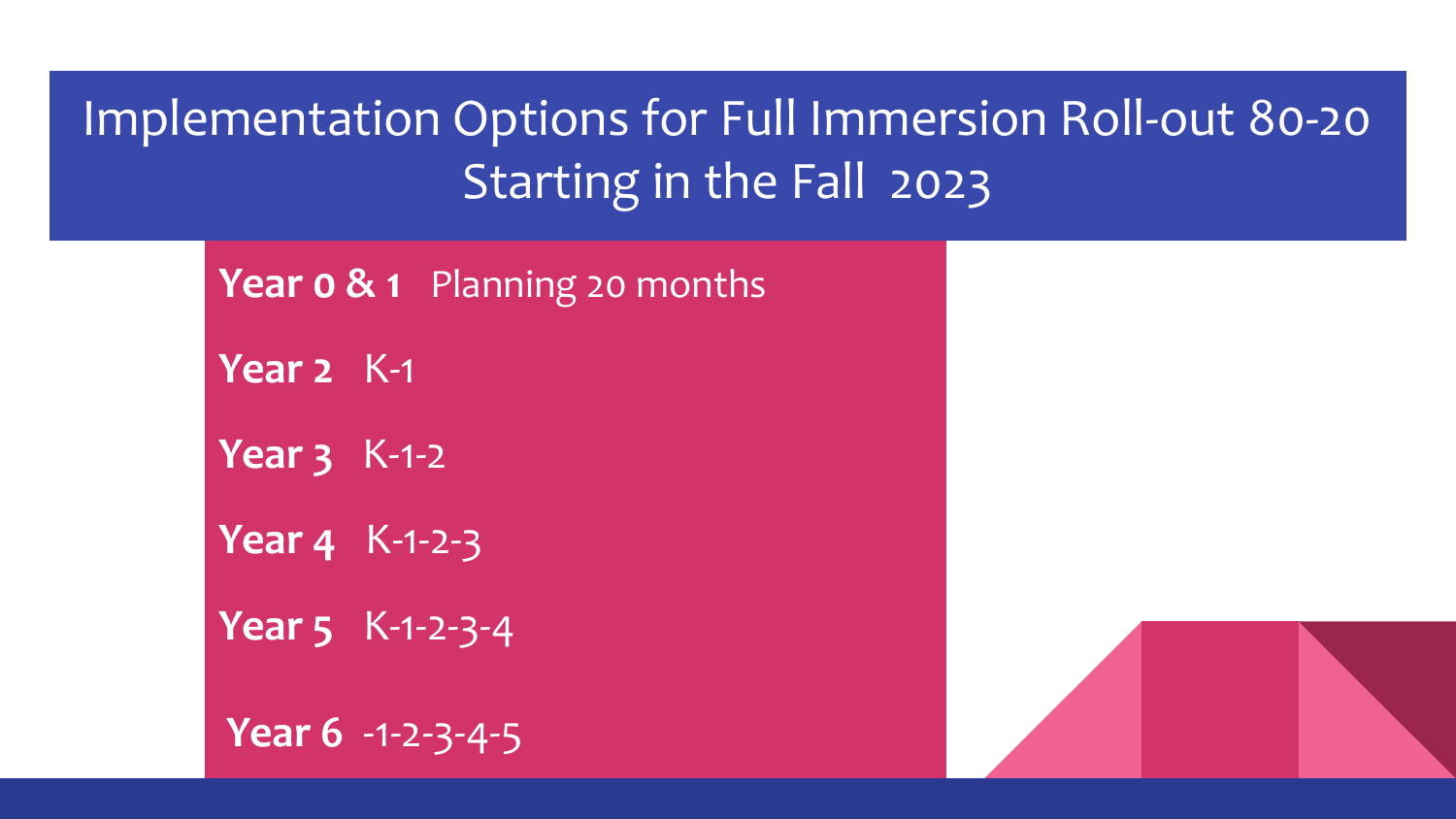#### Implications for grade level staffing

Year 1: K-1 impacts 4 teachers per school **Year 2:** 2nd grade 2 teachers per school Year 3: 3rd grade 2 teachers per school **Year 4:** no impact for grades 4 **year 5:** no impact for grade 5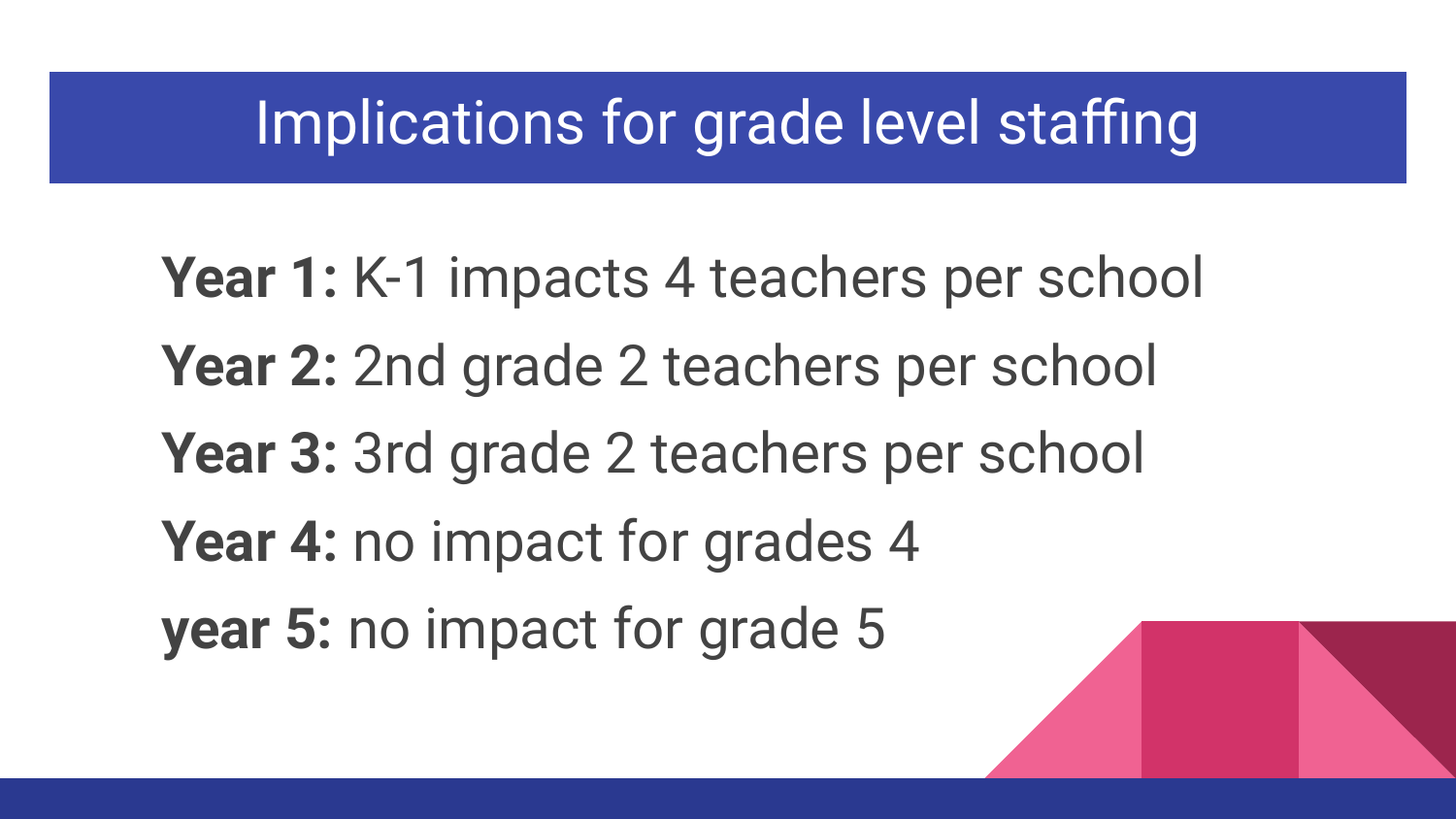**Task Force Recommendation 1:** Implement a Full DLI Program at the Elementary Level.

Realignment of existing Dual Language Immersion from a 50/50 partial immersion program into a 80/20 early full immersion program starting 2023 with grades **K-1**.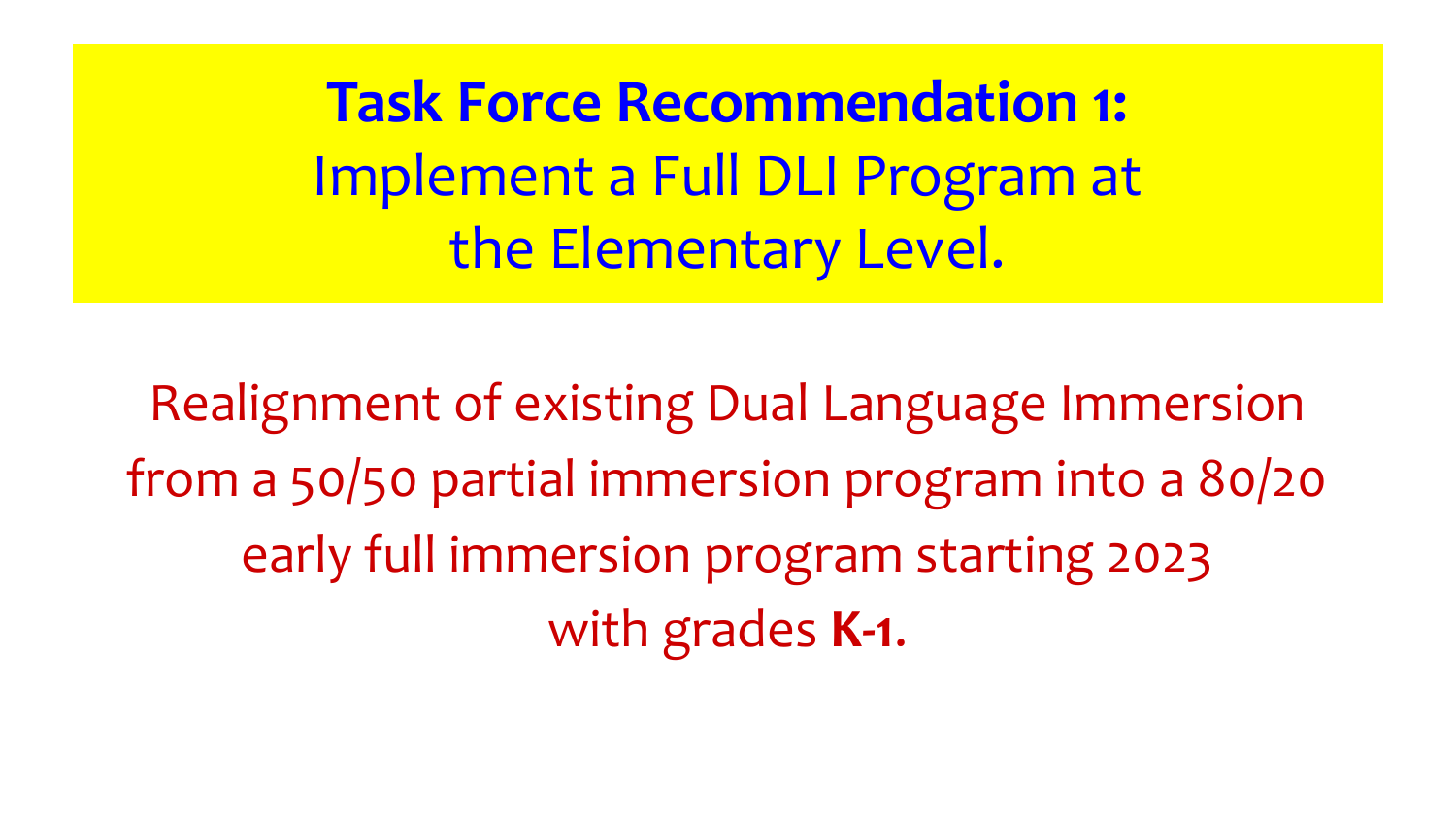## Data for Recommendation #2 that shows which neighborhood schools DLI students are attending

instead of going to Gunston Table: Analysis of 5th graders at Claremont & Key in 2020-21 and current school of attendance in 2021-22 (As of Sept. 27, 2021)

| Count of School of Attendance (2021-22) |                |      |            |                  |                |                |            |              |                          |     |
|-----------------------------------------|----------------|------|------------|------------------|----------------|----------------|------------|--------------|--------------------------|-----|
|                                         | <b>Gunston</b> | Hamm | <b>HBW</b> | <b>Jefferson</b> | <b>Kenmore</b> | <b>Swanson</b> | <b>VLP</b> | Williamsburg | Withdrew APS Grand Total |     |
| Claremont                               | 58             |      | 3          | 5                | 9              |                |            |              |                          | 81  |
| Escuela Key                             | 50             | 9    | 4          | 11               | 3              | ◠              |            |              |                          | 92  |
| <b>Grand Total</b>                      | 108            | 9    |            | 16               | 12             | 2              | 2          |              | 16                       | 173 |
|                                         |                |      |            |                  |                |                |            |              |                          |     |
|                                         | Gunston        | Hamm | <b>HBW</b> | Jefferson        | Kenmore        | Swanson        | <b>VLP</b> | Williamsburg | <b>Withdrew APS</b>      |     |
| Claremont                               | 72%            | 0%   | 4%         | 6%               | 11%            | 0%             | 1%         | 0%           | 6%                       |     |
| Escuela Key                             | 54%            | 10%  | 4%         | 12%              | 3%             | 2%             | $1\%$      | $1\%$        | 12%                      |     |
| <b>Grand Total</b>                      | 62%            | 5%   | 4%         | 9%               | 7%             | 1%             | 1%         | 1%           | 9%                       |     |
|                                         |                |      |            |                  |                |                |            |              |                          |     |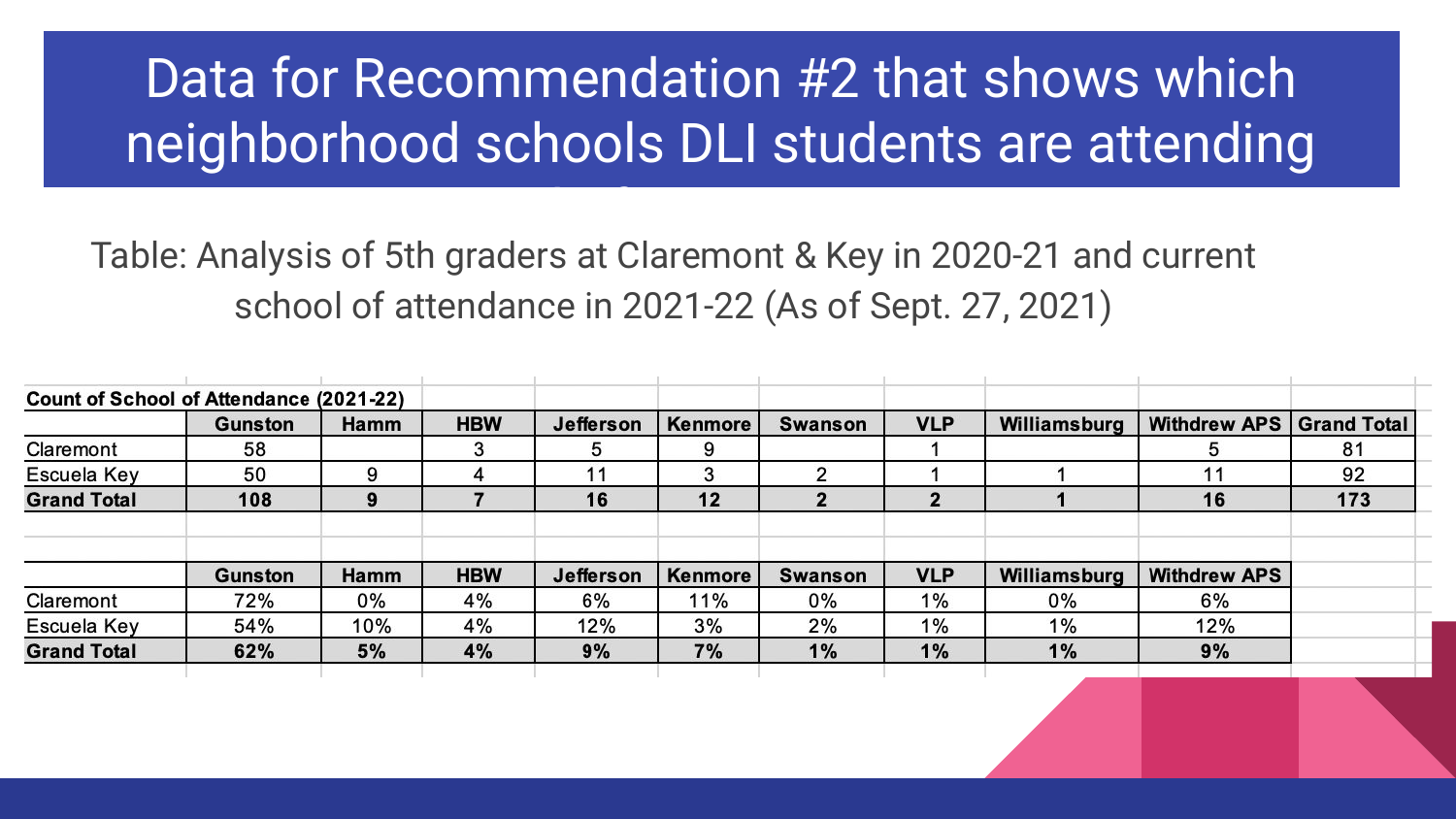# **Task Force Recommendation 2:**

That APS expand access to the DLI program through marketing, recruiting and strengthening the PreK-12 pathway.

Recommended PreK-12 Pathway

Three PreK-5 schools -->One Gr. 6-8 program -->One Gr. 9-12 program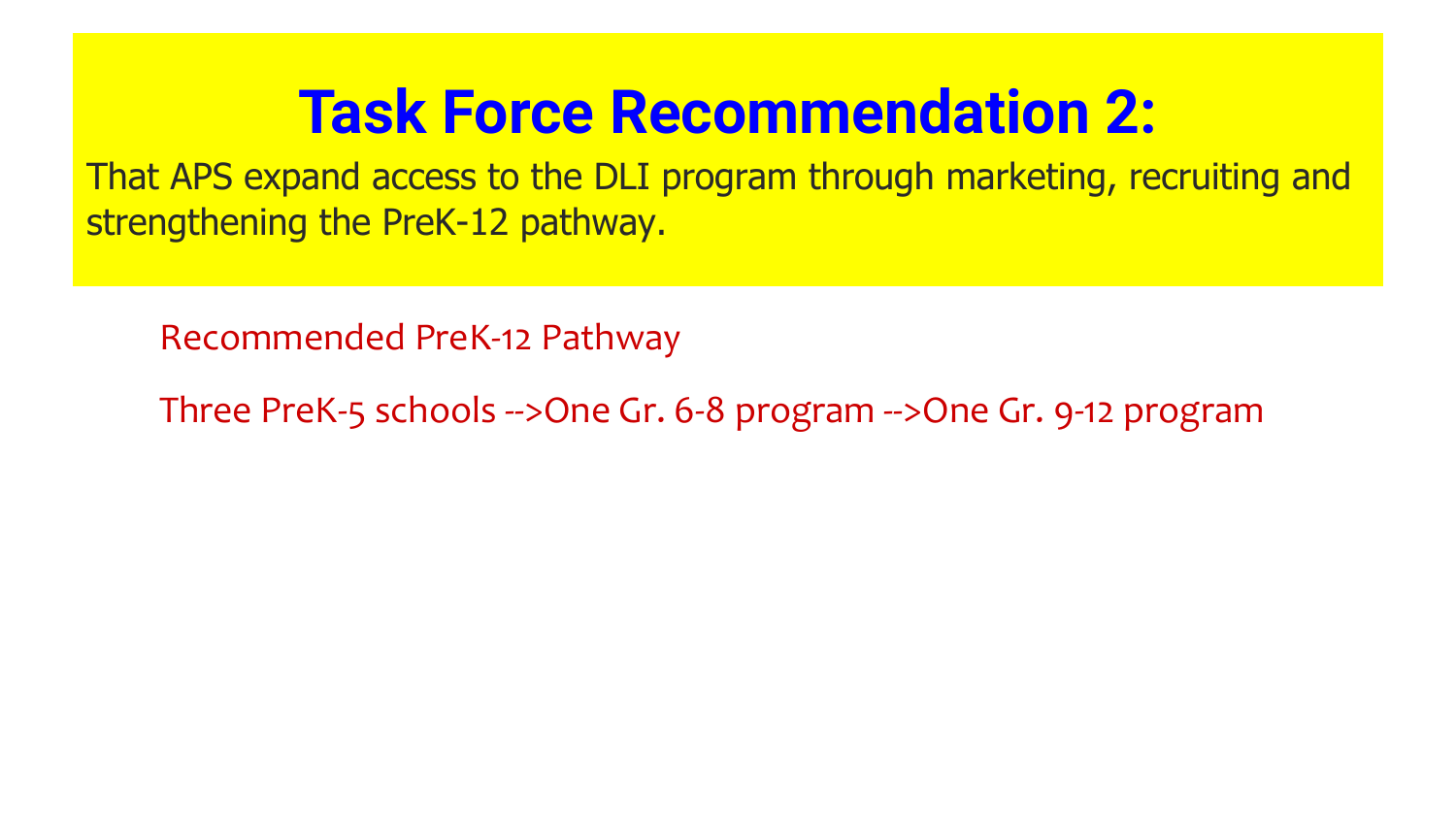**Task Force Recommendation 3:**  Acquire Spanish Language core materials for all Dual Language Immersion classrooms.

That APS secure funding for a well designed Spanish Language Arts curriculum for Grades K-6th which is research and standards-based and aligned with the methodology of Spanish literacy development.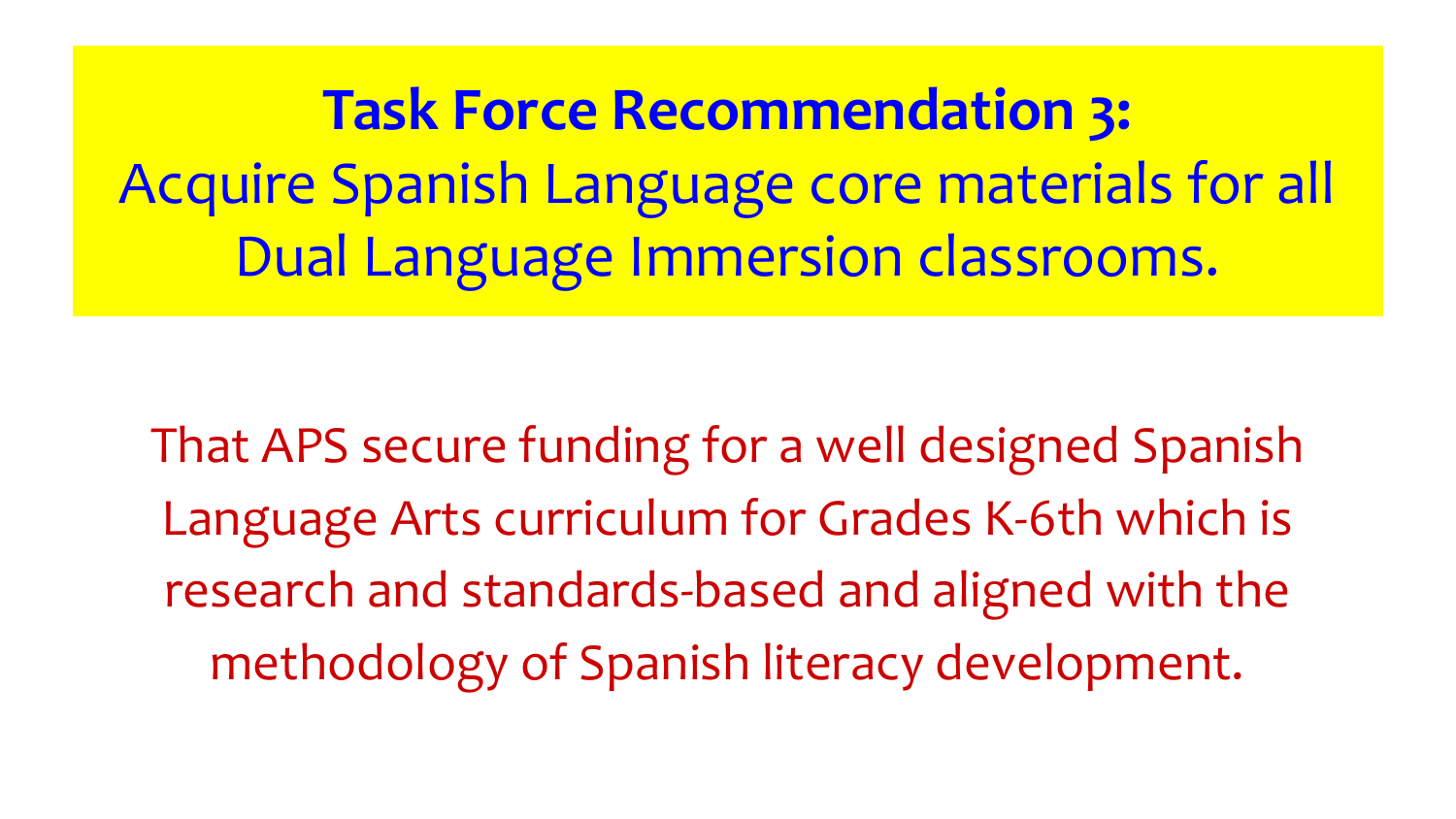# **Task Force Recommendation 4:**  Acquire assessments to measure Spanish literacy.

That APS secure funding for a well designed assessment infrastructure that is aligned with program goals, instructional objectives, and language and literacy standards for both languages of instruction.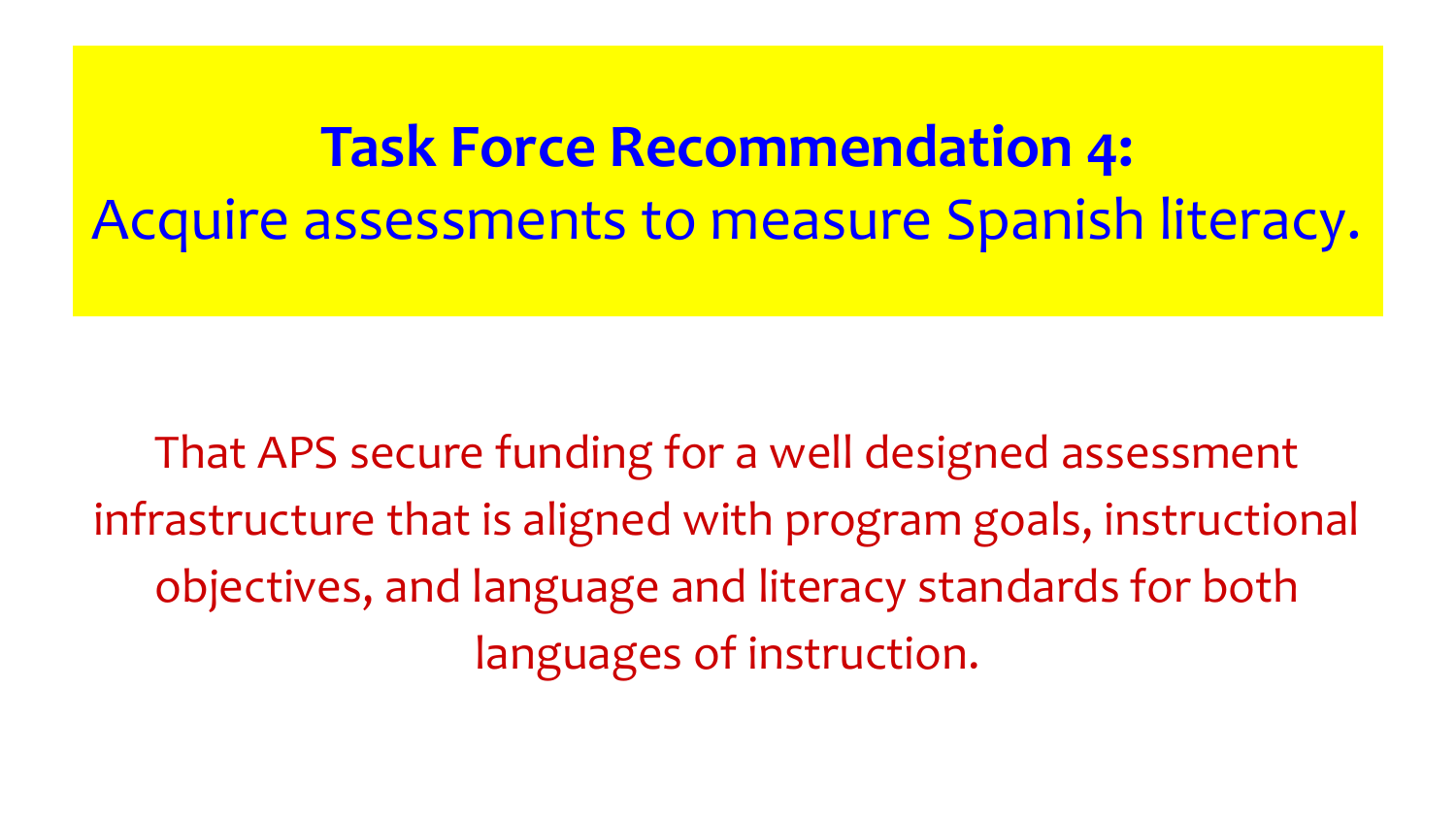**Task Force Recommendation 5:** Support and Fund Professional Learning for Dual Language Educators.

That APS secure or earmark funding for a well-articulated professional development plan for all teachers working with Dual Language students K-12.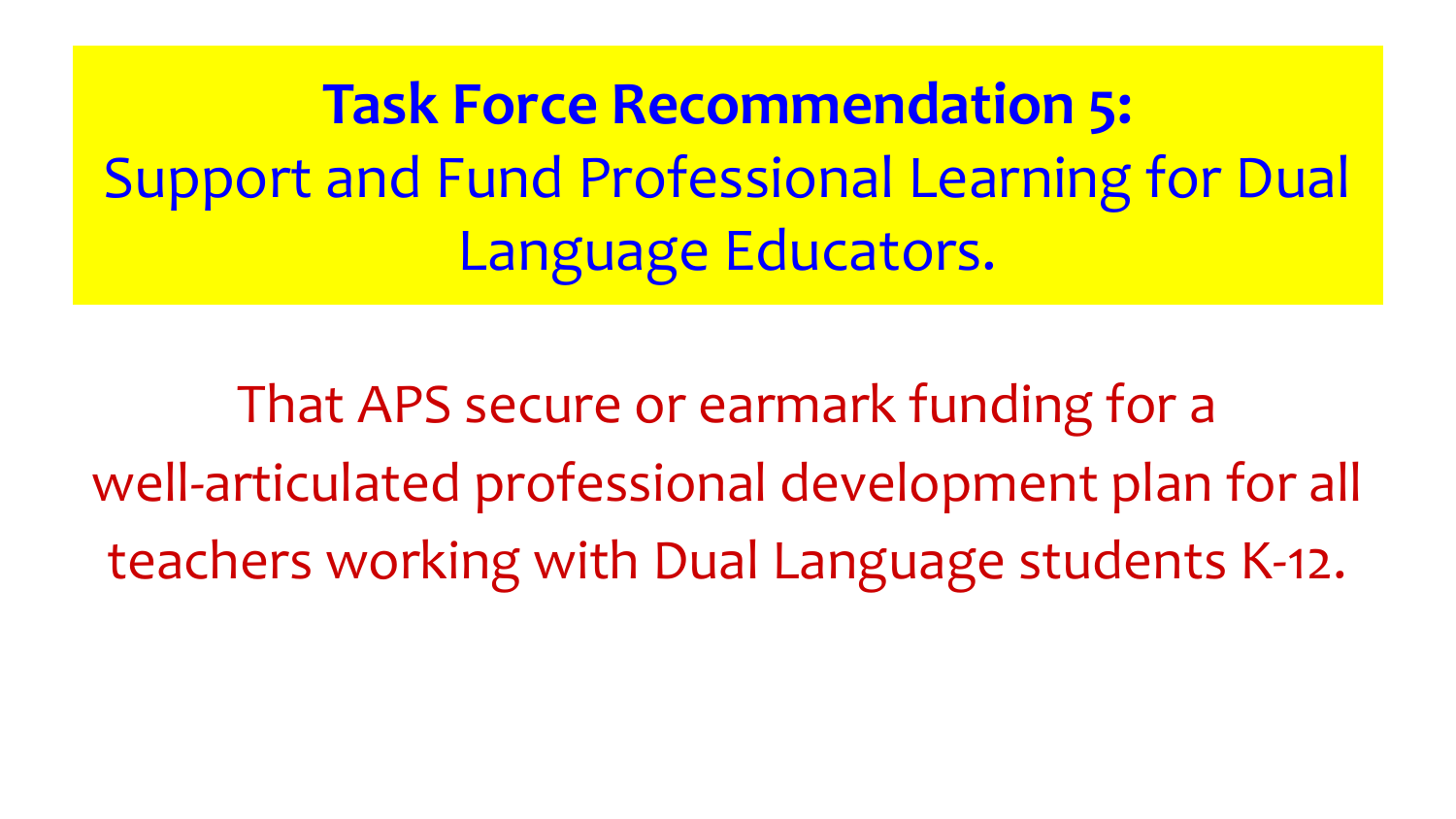### Tiered Training Schedule for DLI

#### **Tier One**

Two-Way Bilingual Immersion Theory and Framework

Standards: SLA, ELA and ELD

Curricula Trainings: Content and Subject matter in Spanish/English

Literacy Development in two languages -reading, speaking, listening, and writing

Teaching academic ELD in DLI settings

Conversational Management strategies to promote oral language development

Data Management Systems to follow the academic progress of SS in 2 languages

#### **Tier Two**

Biliteracy Strategies: Guided Reading, Shared Reading and Writing, Phonemic Awareness in both languages

Scaffolded Instruction (SIOP)

Whole group and small group instruction

Using data to inform instruction

Curriculum Mapping and Unit Planning

Integration of technology to meet state and district standards in both languages

Oral Language strategies in both languages grouping strategies to promote cross learning of languages aka collaborative conversations

#### **Tier Three**

Guided Language Acquisition Design  $(CLAD(T<sup>TM</sup>))$ 

Thinking Maps (™)

Project Based Learning (™)

Advanced Writing Strategies

Cooperative Learning (™) - advanced grouping strategies

Advanced Collaborative Conversations $(\mathbb{M})$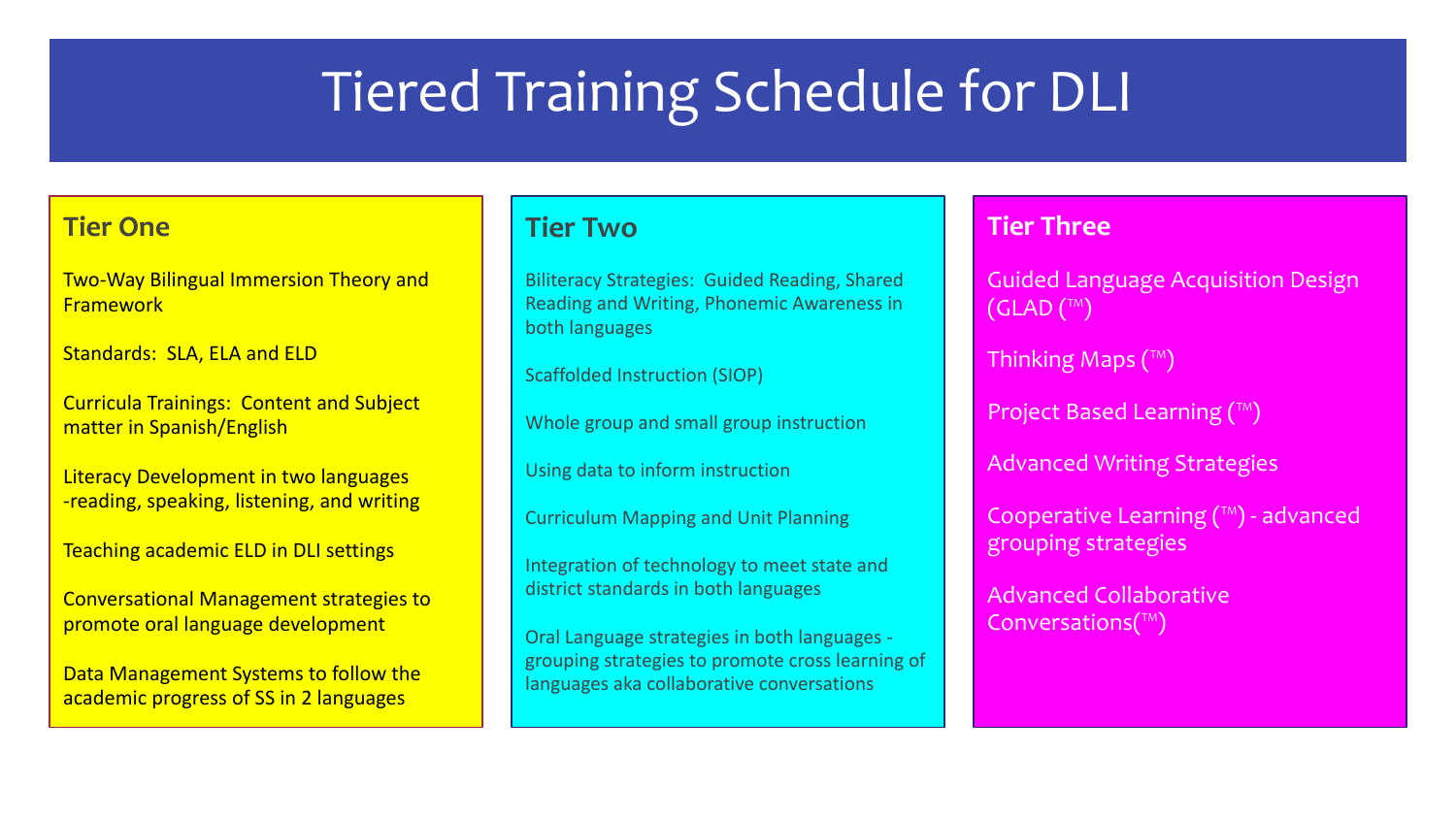### Investigating Funding Streams for PL

- ❖ •World Languages Program Professional Funding?
- ❖ •Title III funding based on the % of ELs in the program (limited) ?
- ❖ •School based professional development funds (limited)
- ❖ •General Fund money?
- Other?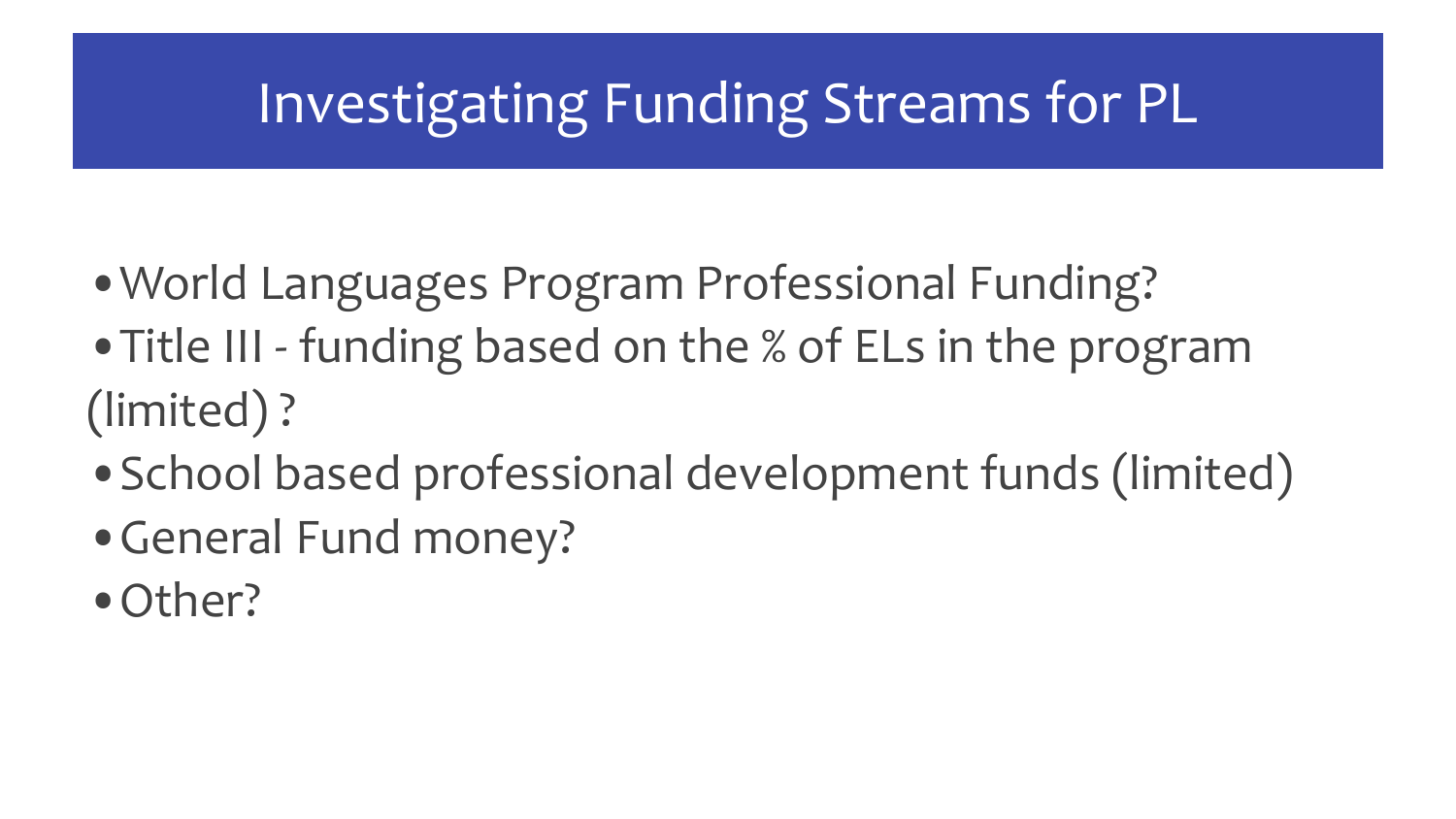**Task Force Recommendation 6:** Secure and Fund a centrally located DLI Coordinator and Spanish Reading Specialists assigned to elementary schools.

That APS "fund" a district (a) DLI coordinator to provide support to all four schools to support & coordinate the program elements and (b) fund Spanish reading specialists for the elementary DLI programs.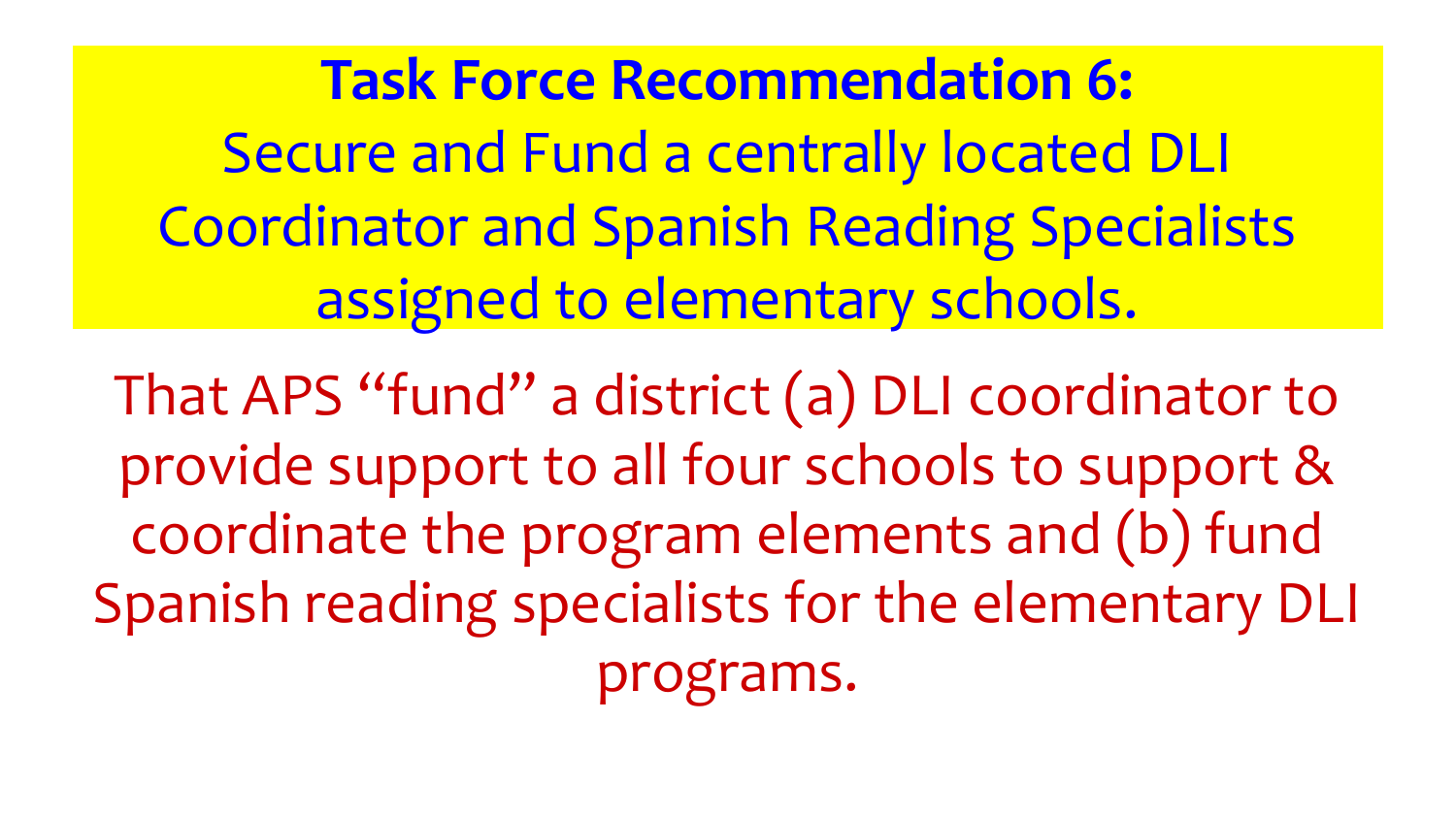# Task Force recommendations [Rating Sheet](https://forms.gle/EcdBEm9M8xYVUvsPA)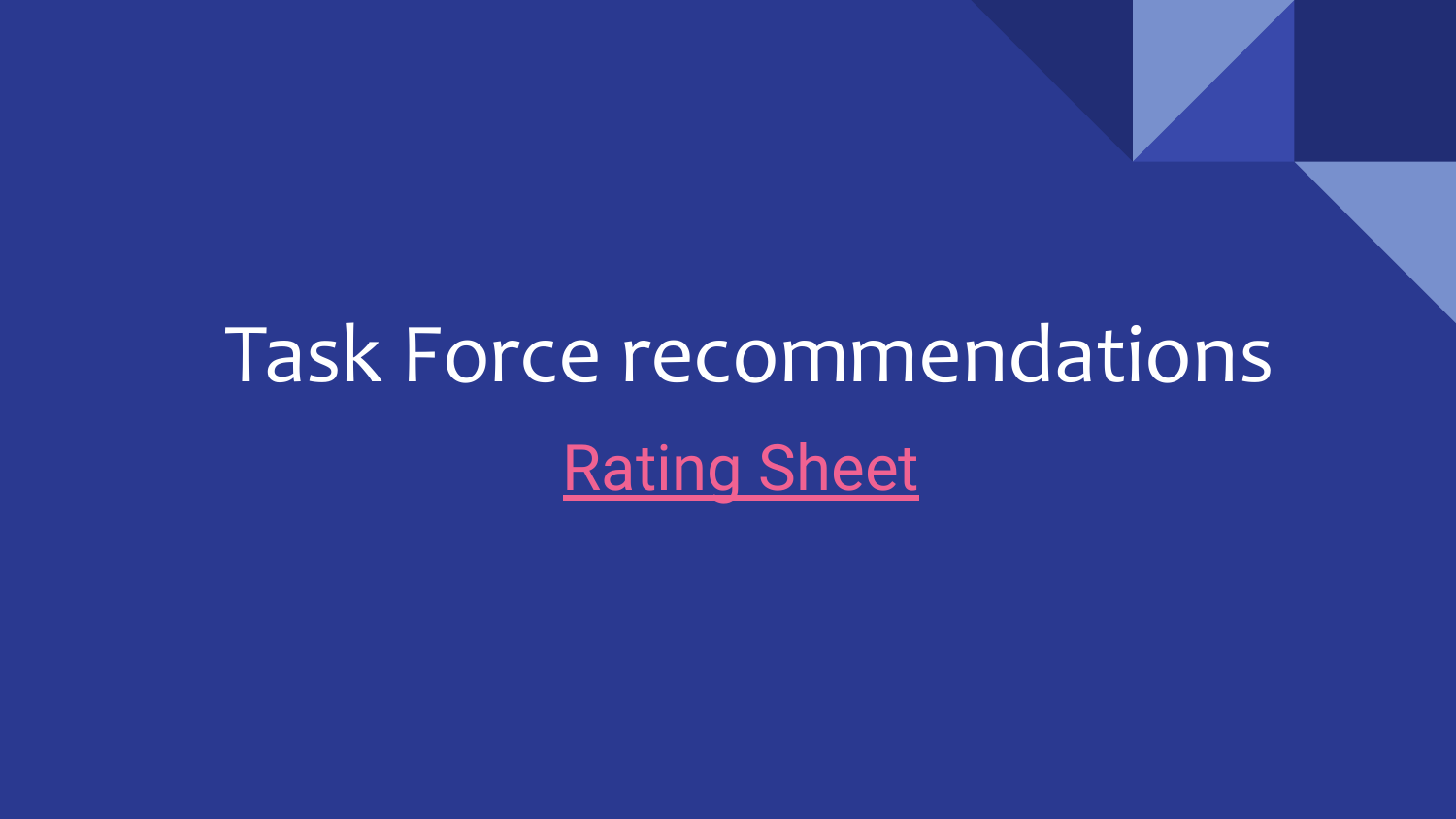### [Review Rating Sheet](https://docs.google.com/forms/d/19Tg5PGT8Ue9CdAyAe4SzWla_j0hq-ZdLZokMEPKmXa8/edit#responses) [Responses](https://docs.google.com/forms/d/19Tg5PGT8Ue9CdAyAe4SzWla_j0hq-ZdLZokMEPKmXa8/edit#responses)

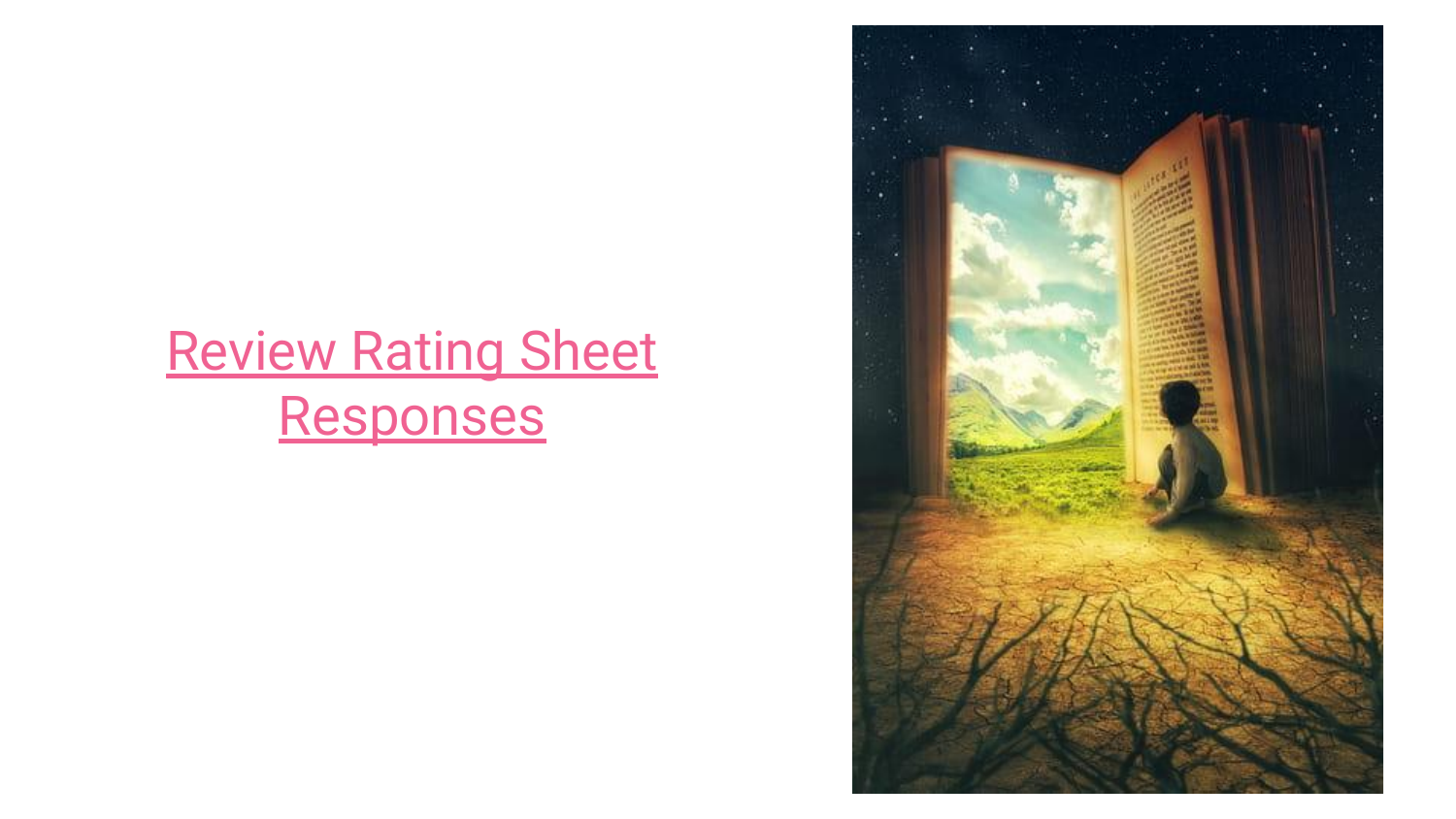# The DLI Program Framework

[Chapters of the DLI Program Framework](https://docs.google.com/document/d/1hmVUI3g2DKjPMBTMKnJ73041fUSFWXGx/edit?usp=sharing&ouid=104117142333306215553&rtpof=true&sd=true)

Breakout Rooms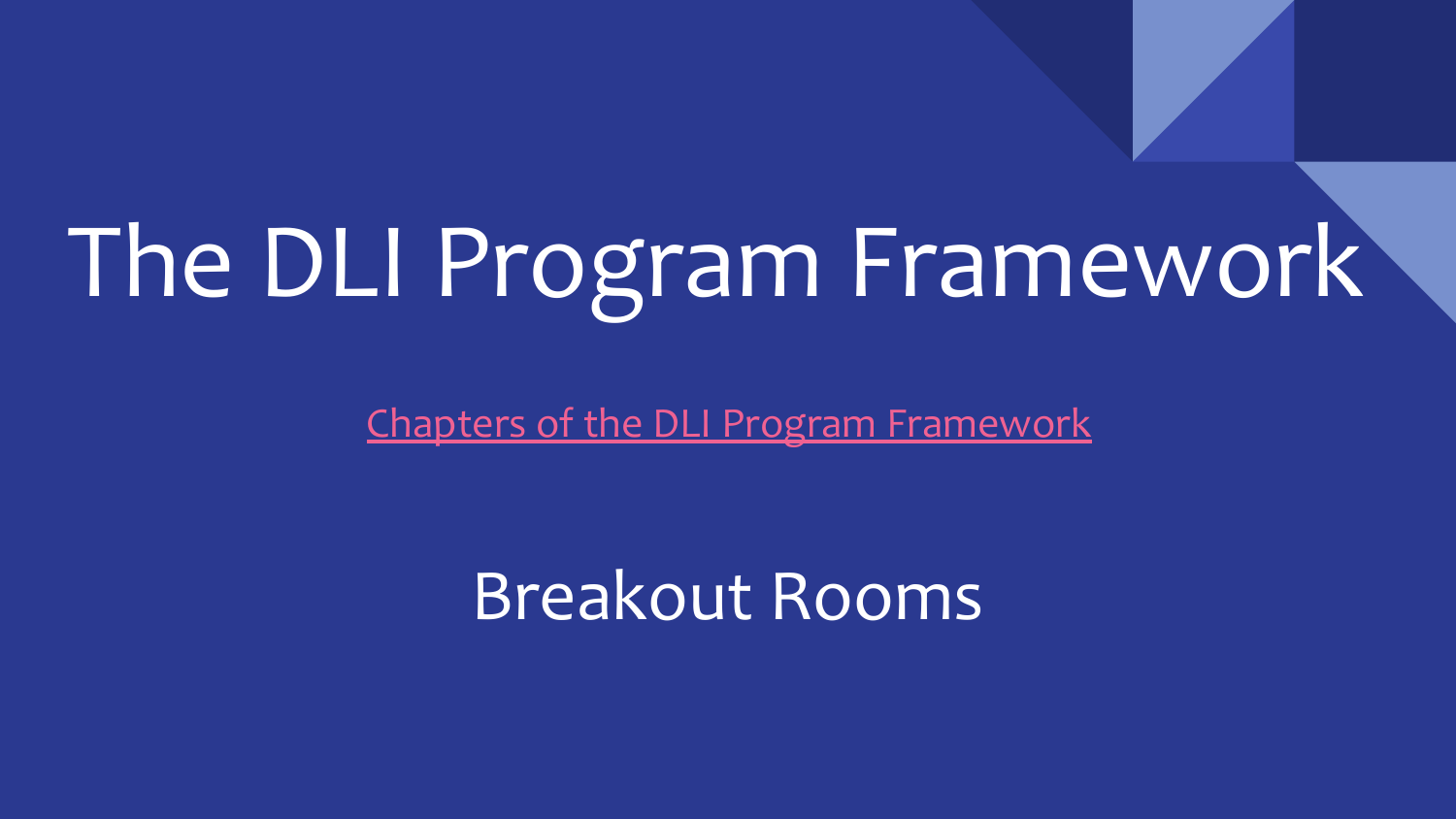# Breakout Groups

**[Breakout Group Background and Chapter 1](https://teams.microsoft.com/l/meetup-join/19%3ameeting_YzQ1ZmNkMWQtYTc3ZC00ODgwLWIyZGEtOGQ3YzU3MjUxOTQ0%40thread.v2/0?context=%7b%22Tid%22%3a%22313708a6-b7e9-492c-ac7a-f19734f3f702%22%2c%22Oid%22%3a%22a5a4edb8-8960-4703-9900-ab0ebff98315%22%7d):** Sarah Putnam, Cristina Diaz-Torres, Anna Engelbrecht, Cynthia Cocuesta Cuttier, Kati Costar (Mission Vision and policy statements)

**[Breakout Group Chapters 2 and 3](https://teams.microsoft.com/l/meetup-join/19%3ameeting_MTMwZTc1OGItYmJmYi00M2M0LWI3NzgtZDEwNWY4MjIxM2Yy%40thread.v2/0?context=%7b%22Tid%22%3a%22313708a6-b7e9-492c-ac7a-f19734f3f702%22%2c%22Oid%22%3a%22a5a4edb8-8960-4703-9900-ab0ebff98315%22%7d):** Jeremy Sullivan, Melissa Schwaber, Daniel Ríos, Ana Muñoz (Guiding Principles and History)

**[Breakout Group Chapters 4 and 5](https://teams.microsoft.com/l/meetup-join/19%3ameeting_NzA2NDhkMjUtNzJiMi00OWM0LWEyYTEtYjdmZTQ4MDQyNDM4%40thread.v2/0?context=%7b%22Tid%22%3a%22313708a6-b7e9-492c-ac7a-f19734f3f702%22%2c%22Oid%22%3a%22a5a4edb8-8960-4703-9900-ab0ebff98315%22%7d) :** Jessica Panfil, Natalie Hardin, Nadia Robles, Jenny Rizzo (Rationale and Benefits and Foundational Research)

**[Breakout Group Chapter 6](https://teams.microsoft.com/l/meetup-join/19%3ameeting_MjU3OWRlOTQtM2MyNy00YjhkLWE4OGQtMTAwNGZjZDBkZTBl%40thread.v2/0?context=%7b%22Tid%22%3a%22313708a6-b7e9-492c-ac7a-f19734f3f702%22%2c%22Oid%22%3a%22a5a4edb8-8960-4703-9900-ab0ebff98315%22%7d):** Elisabeth Harrington**,** Dena Gollopp, Meg Enriquez, Marizol Rocha, Adriana McQuillan (Program Design and Components)

**[Breakout Group Chapter 7](https://teams.microsoft.com/l/meetup-join/19%3ameeting_OWNjODVhZjgtMTBhNi00OGFlLTgyMWEtZjlhNTA1OTdmNmQ3%40thread.v2/0?context=%7b%22Tid%22%3a%22313708a6-b7e9-492c-ac7a-f19734f3f702%22%2c%22Oid%22%3a%22a5a4edb8-8960-4703-9900-ab0ebff98315%22%7d) :** Marleny Perdomo, Caitlin Sherman, Bill Gillen, and Wendy Bermudez, (Assessment)

**[Breakout Group Chapters 8 and 9](https://teams.microsoft.com/l/meetup-join/19%3ameeting_ZWZlZDdkNjMtOGRiNy00N2M0LTkwNjEtZjEyYjkwYjk3Zjg1%40thread.v2/0?context=%7b%22Tid%22%3a%22313708a6-b7e9-492c-ac7a-f19734f3f702%22%2c%22Oid%22%3a%22a5a4edb8-8960-4703-9900-ab0ebff98315%22%7d):** Erin Freas-Smith, Lizbeth Monard, Carolyn Jackson, Jonathan Turrisi (Seal of Biliteracy and Enrollment)

**[Breakout Group Chapter 10:](https://teams.microsoft.com/l/meetup-join/19%3ameeting_ODNmYzc2YTYtYzExNi00ZTQzLTkxMDUtZTJlYjA3NWMwMzdj%40thread.v2/0?context=%7b%22Tid%22%3a%22313708a6-b7e9-492c-ac7a-f19734f3f702%22%2c%22Oid%22%3a%22a5a4edb8-8960-4703-9900-ab0ebff98315%22%7d)** Esmeralda Alomia, Claudia Delgadillo, Amanda Dempsey, Frances Lee (Marketing and Parent Outreach)

**Breakout Group Chapters 11 and 12**: Rosa Molina (PL and Recommendations)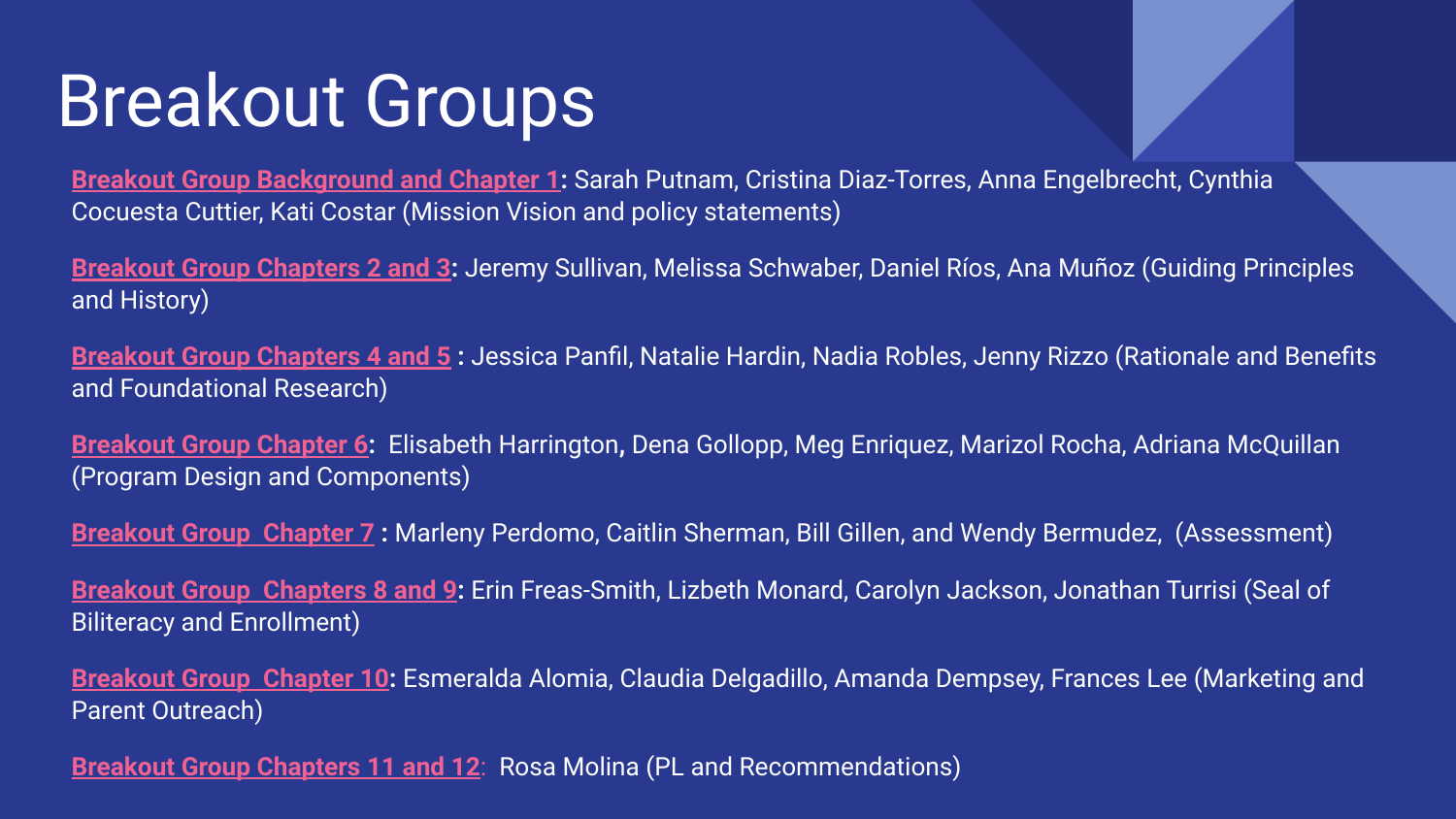## Community Engagement To date

Engage Page - Presentations, Timelines, Data, FAQ's

Multiple School Talk Messages (Jan 2021- Present)

Joint elementary PTA meeting (1/14/21)

Virtual Open office hours (6/15/21)

Virtual Community Meeting (10/26/21)

Text message to DLI community with links to presentation materials (11/15/21)

Holding a "cafecito" at each DLI site prior to January 6, 2022 (includes principals, Central Office and Family Liaison to outline the program changes with Spanish-speaking families)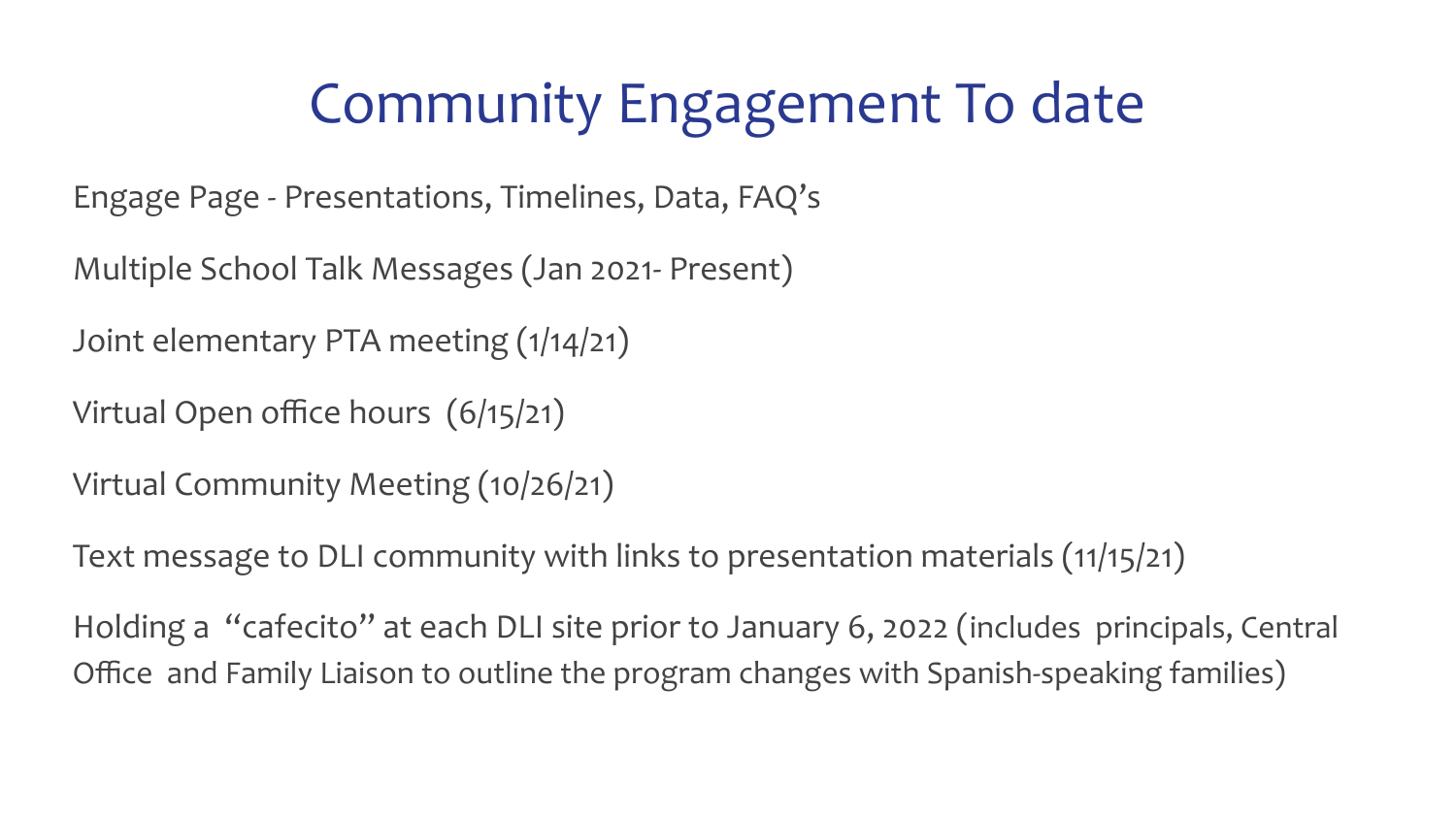#### Next Steps in Community Outreach after School Board Approval

Once recommendations are Board approved, create marketing plan with School and Community Relations for Spanish outreach

Post the completed the Dual Language Immersion Framework on the district's website

Continued access to the Parent Engagement page for parent review